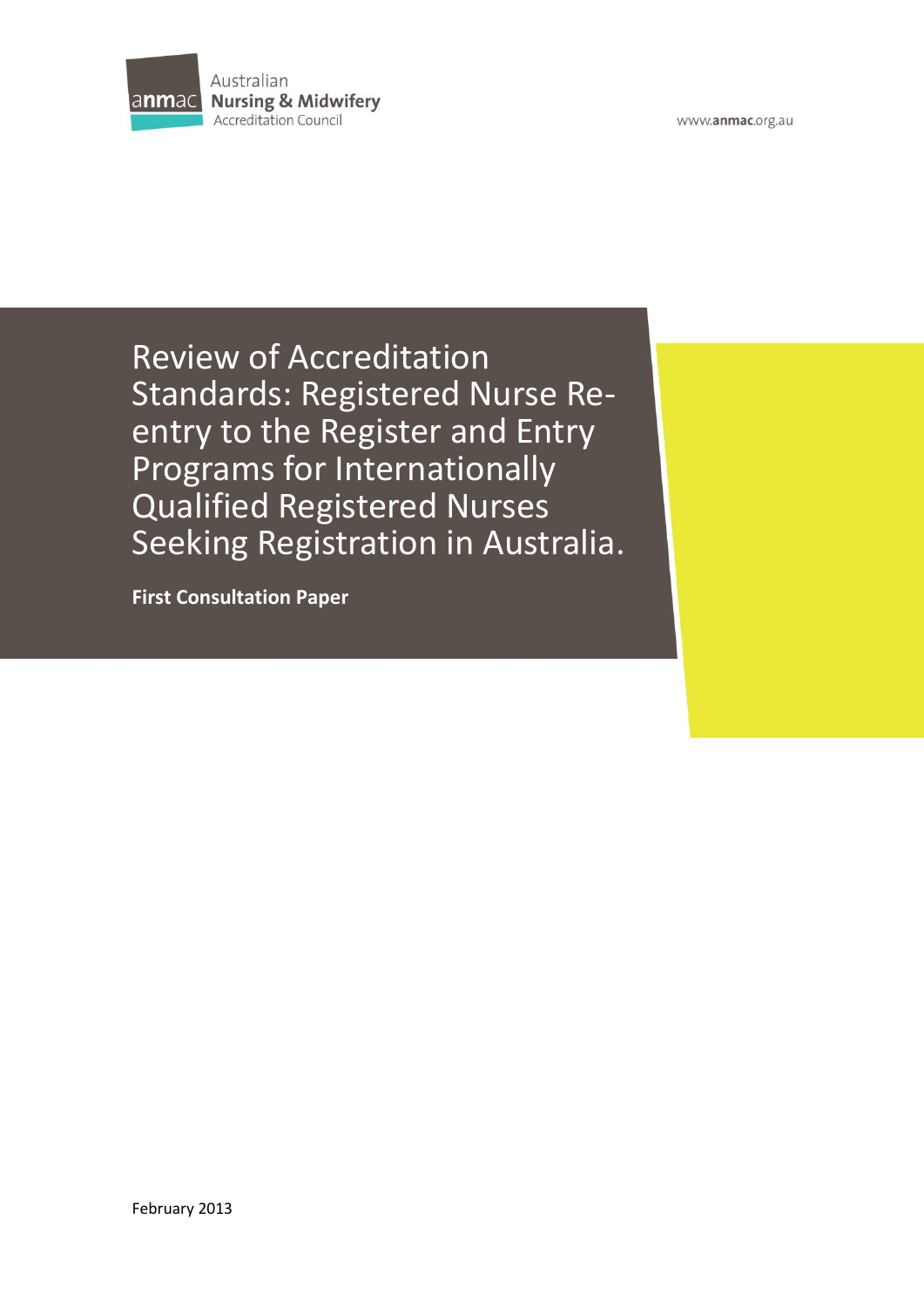Review of Accreditation Standards: Registered Nurse Re-entry to the Register and Entry Programs for Internationally Qualified Registered Nurses Seeking Registration in Australia.

**First Consultation Paper**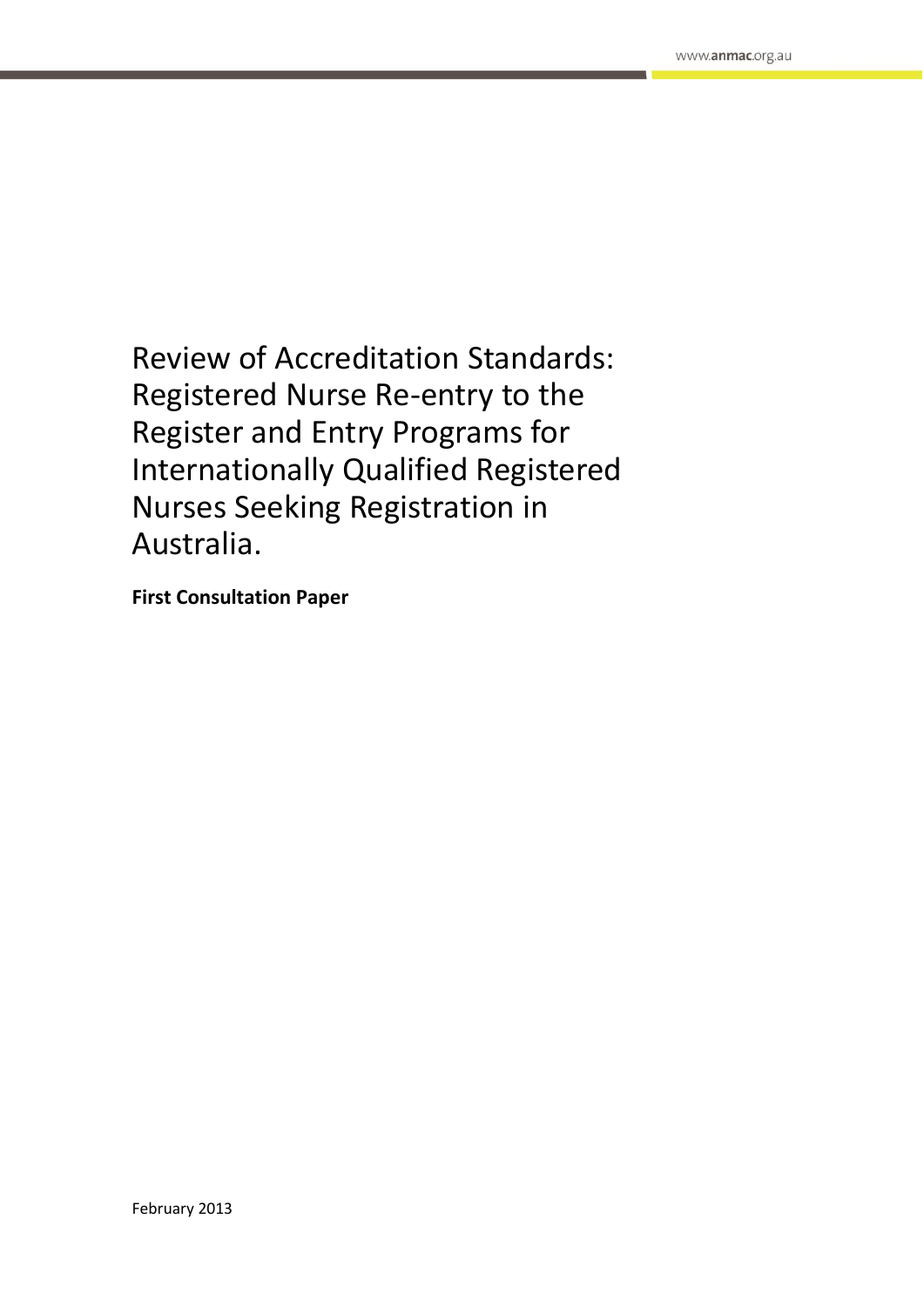| <b>Consultation Paper</b>                                                             |    |
|---------------------------------------------------------------------------------------|----|
| 1. Aim of the Review                                                                  | 1  |
| 2. Purpose of this Consultation Paper                                                 | 1  |
| 3. Preamble                                                                           | 2  |
| 4. Context of the Review                                                              | 4  |
| 5. Relevant Health Policy                                                             | 6  |
| 6. Relevant Education Policy                                                          | 9  |
| 7. Consultation Process                                                               | 11 |
| 8. Objectives of the Review                                                           | 12 |
| 9. Key Aspects of the Accreditation Standards Requiring Consideration by Stakeholders | 13 |
| <b>QUESTIONS REQUIRING RESPONSES</b>                                                  | 14 |
| 10. Conclusion                                                                        | 16 |
| <b>Glossary and Abbreviations</b>                                                     | 17 |
| Appendix A                                                                            | 19 |

#### © ANMAC 2013

This work is copyright. You may download, display, print and reproduce this material in unaltered form only (retaining this notice) for your personal, non-commercial use or use within your organisation. Apart from any use as permitted under the Copyright Act 1968, all other rights are reserved. Requests and inquiries concerning reproduction and rights should be addressed to Copyright, ANMAC, GPO Box 400, Canberra ACT 2601

Published by the Australian Nursing and Midwifery Accreditation Council (ANMAC), Canberra, February 2013.

This document is online at www.anmac.org.au/publications

Disclaimer: The views in this publication are those of the authors and not necessarily those of ANMAC.

For further information, contact:

ANMAC GPO Box 400 Canberra ACT 2601 Phone (02) 6257 7960 Facsimile (02) 6257 7955 Internet [www.anmac.org.au](http://www.anmac.org.au/)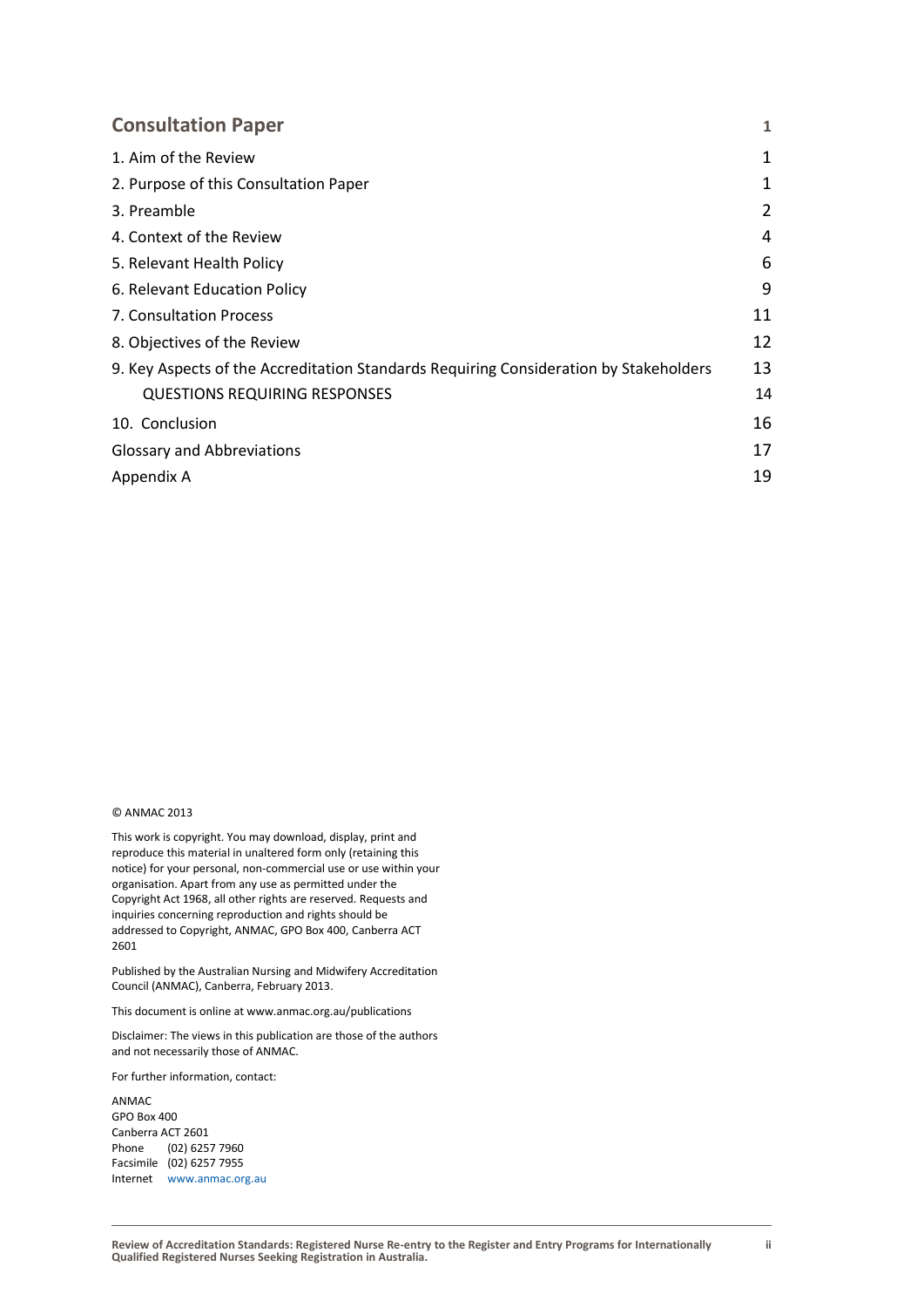# <span id="page-3-0"></span>**Consultation Paper**

# <span id="page-3-1"></span>**1. Aim of the Review**

The aim of the review of the Australian Nursing and Midwifery Council (ANMC) *Standards and Criteria for the Accreditation of Nursing and Midwifery Courses: Re-entry to the Register Standards*  Registered Nurses (2010) (RN Re-entry)<sup>1</sup> and development of accreditation standards for Entry Programs for Internationally Qualified Registered Nurses (EPIQ – RN) is to review and update the accreditation standards in light of the move to the National Registration and Accreditation Scheme (NRAS) and the recent review of the Registered Nurse Accreditation Standards (2012).

The work of each of the jurisdictions in developing the current RN Re-entry accreditation standards is recognised and valued and the review of these accreditation standards seeks to build on this platform. The process undertaken for the successful review of the Registered Nurse Accreditation Standards (2012) will provide the model for conducting the review and development of the RN Reentry and EPIQ-RN accreditation standards. Utilising this model will ensure previous learning benefits the current process and uphold consistency across all accreditation standards development.

Constructive and respectful engagement was the hallmark of the review and development of the Registered Nurse Accreditation Standards (2012) and this process will underpin the review and development of these standards. The review will be conducted in consultation with all key stakeholders to ensure that the accreditation standards are contemporary, comprehensive, clearly articulated and nationally consistent. The existing *Standards and Criteria for the Accreditation of Nursing and Midwifery Courses: Re-entry to the Register Standards Registered Nurses (2010)* can be accessed via the following web link: [RN Re-entry to the Register Accreditation Standards](http://www.anmc.org.au/userfiles/file/Standards%20and%20Criteria%20for%20the%20Accreditation%20of%20Nursing%20and%20Midwifery%20Courses%20Re-Entry%20to%20the%20Register%20Standards%20-%20RN%20May%202010(1).pdf) . Currently there are no accreditation standards to enable assessment of programs for internationally qualified nurses seeking to register in Australia, with ANMAC having to utilise the entry and re-entry standards for the registration category.

# <span id="page-3-2"></span>**2. Purpose of this Consultation Paper**

**.** 

This Consultation Paper outlines the context, aim and objectives of the review and development of the accreditation standards for RN Re-entry and EPIQ -RN. It describes the process of consultation and proposes a number of key areas for consideration by interested stakeholders.

It is intended for distribution to organisations and agencies that have an interest in the accreditation standards and who wish to contribute to this review in writing or via scheduled discussion forums. For the review to be effective, it is essential that the critical input of organisations and agencies with an interest in the education of registered nurses is optimised. Under the National Law the Australian Nursing and Midwifery Accreditation Council (ANMAC) has responsibility for these standards and intends to synthesise and translate this feedback into refining and improving the accreditation standards so as to continue to safeguard and promote the health, safety and wellbeing of those Australians requiring nursing care.

<sup>&</sup>lt;sup>1</sup> Australian Nursing & Midwifery Council (2010) Standards and Criteria for the Accreditation of Nursing and Midwifery Courses: Re-entry to the Register Standards Registered Nurses viewed a[t http://www.anmac.org.au/userfiles/file/ANMC RN Re-entry to the Register](http://www.anmc.org.au/userfiles/file/Standards%20and%20Criteria%20for%20the%20Accreditation%20of%20Nursing%20and%20Midwifery%20Courses%20Re-Entry%20to%20the%20Register%20Standards%20-%20RN%20May%202010(1).pdf) on 29 December 2012.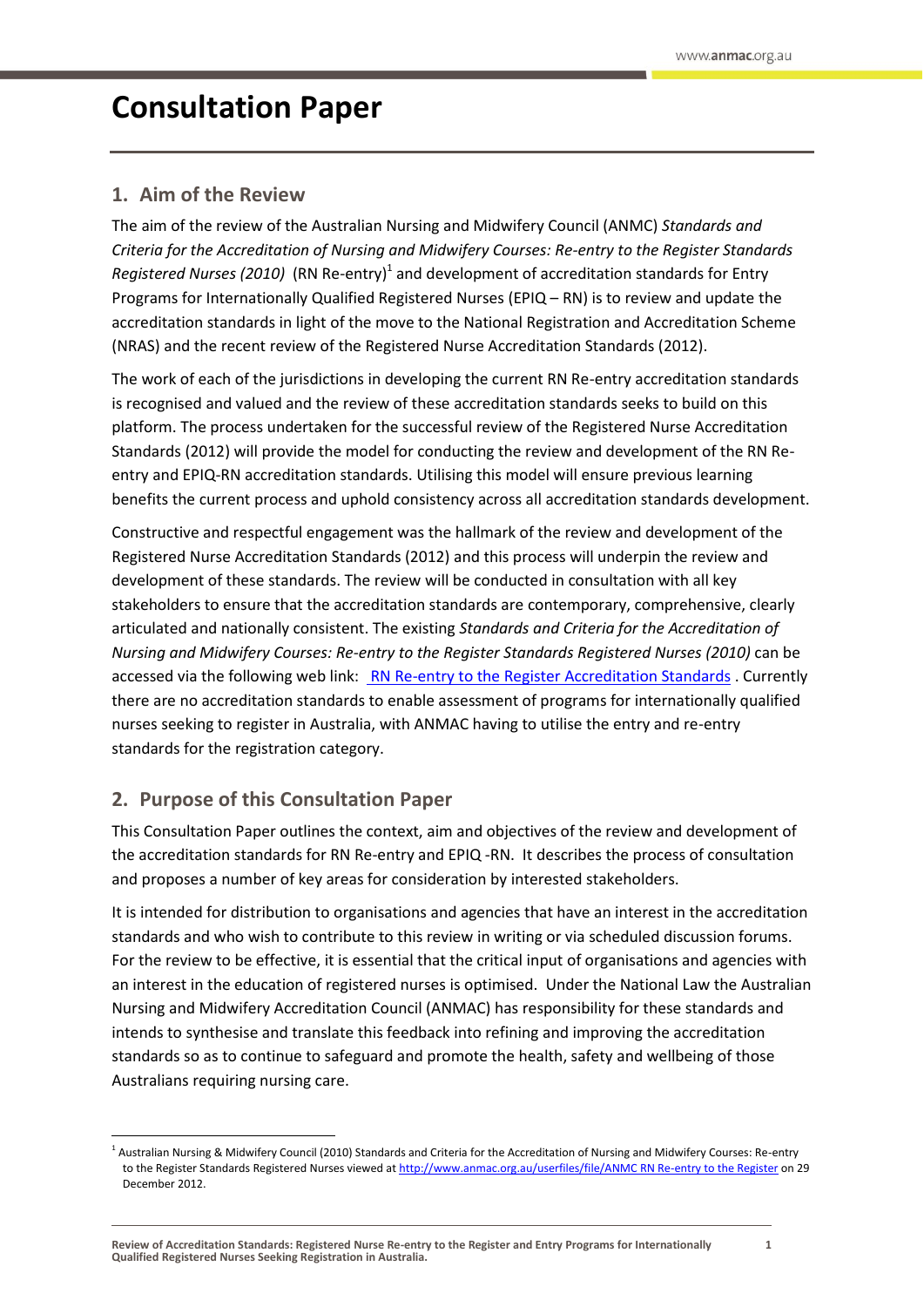# <span id="page-4-0"></span>**3. Preamble**

On 14 July 2006, The Council of Australian Governments (COAG) agreed to establish a single national registration scheme for health professionals, beginning with the nine professional groups then registered in all jurisdictions. COAG further agreed to establish a single national accreditation scheme for health education and training, in order to simplify and improve the consistency of current arrangements<sup>2</sup>. Bills were successively put before state and territory parliaments, commencing with Queensland, to enact the legislation known as the Health Practitioner Regulation National Law Act (or the 'National Law') to establish the scheme. The Act provides for the adoption of a national law to establish a national registration and accreditation scheme for health practitioners. The object, objectives and guiding principles are articulated in Section 4 Part 1 and are reproduced below with phrases relating to accreditation of education providers and programs of study highlighted<sup>3</sup>:

(1) The object of this Law is to establish a national registration and accreditation scheme for  $-$ 

- (a) the regulation of health practitioners; and
- (b) the registration of students undertaking—

(i) programs of study that provide a qualification for registration in a health profession; or

- (ii) clinical training in a health profession.
- (2) The objectives of the national registration and accreditation scheme are—

(a) to provide for the protection of the public by ensuring that only health practitioners who are suitably trained and qualified to practise in a competent and ethical manner are registered; and

(b) to facilitate workforce mobility across Australia by reducing the administrative burden for health practitioners wishing to move between participating jurisdictions or to practise in more than one participating jurisdiction; and

(c) to facilitate the provision of high quality education and training of health practitioners; and

(d) to facilitate the rigorous and responsive assessment of overseas-trained health practitioners; and

(e) to facilitate access to services provided by health practitioners in accordance with the public interest; and

(f) to enable the continuous development of a flexible, responsive and sustainable Australian health workforce and to enable innovation in the education of, and service delivery by, health practitioners.

- (3) The guiding principles of the national registration and accreditation scheme are as follows—
	- (a) the scheme is to operate in a transparent, accountable, efficient, effective and fair way;

 $\frac{1}{2}$ Council of Australian Governments (2008), *Intergovernmental Agreement for a National Registration and Accreditation Scheme for the Health Professions*. Viewed a[t http://www.ahpra.gov.au/Legislation-and-Publications/Ministerial-Directives-and-Communiques.aspx on](http://www.ahpra.gov.au/Legislation-and-Publications/Ministerial-Directives-and-Communiques.aspx%20on%2014%20December%202012)  [14 December 2012.](http://www.ahpra.gov.au/Legislation-and-Publications/Ministerial-Directives-and-Communiques.aspx%20on%2014%20December%202012)

<sup>&</sup>lt;sup>3</sup> Health Practitioner Regulation National Law Act 2009 (QLD). Accessed 14 December 2012 a[t http://www.ahpra.gov.au/Legislation-and-](http://www.ahpra.gov.au/Legislation-and-Publications/Legislation.aspx)[Publications/Legislation.aspx](http://www.ahpra.gov.au/Legislation-and-Publications/Legislation.aspx)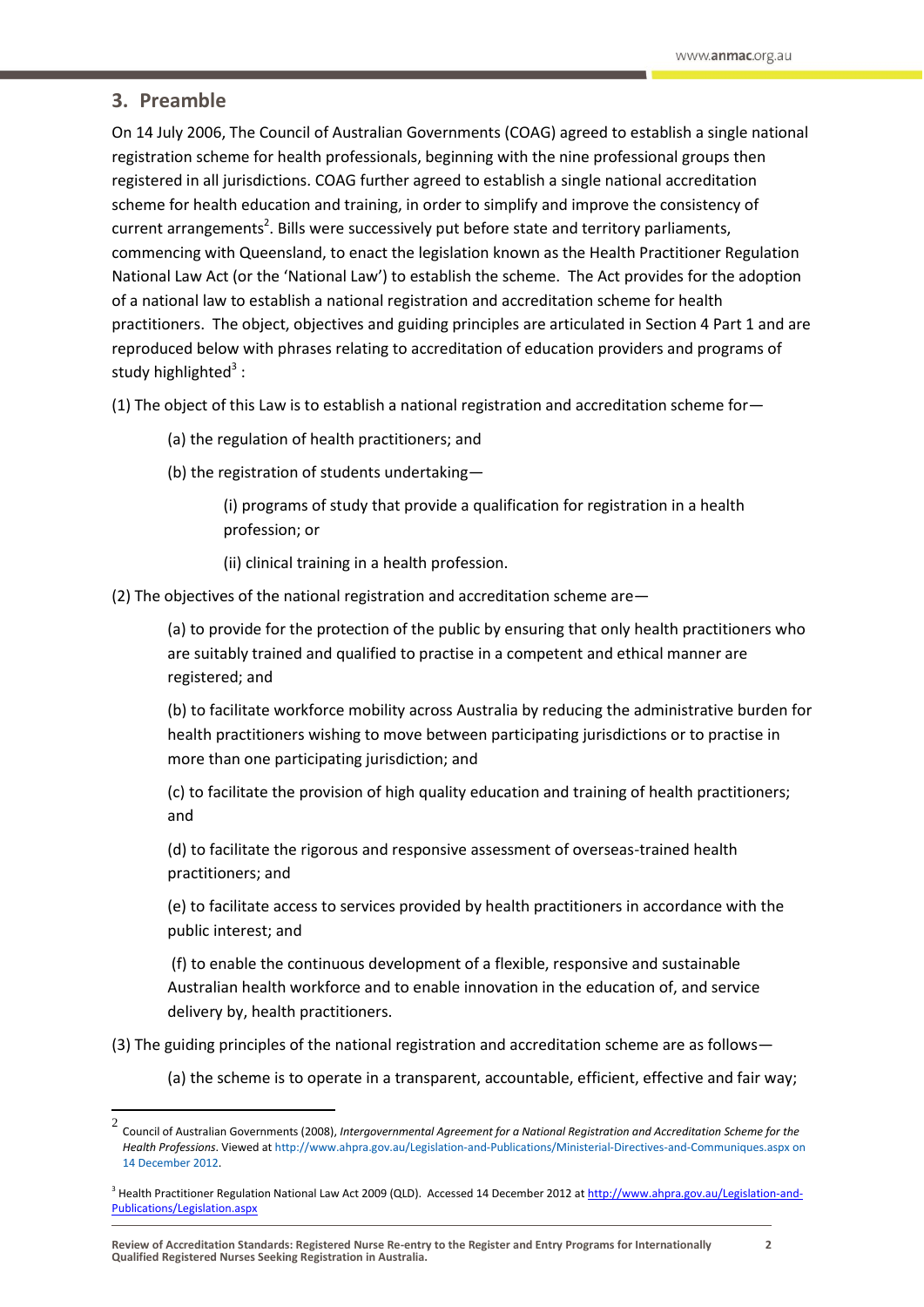(b) fees required to be paid under the scheme are to be reasonable having regard to the efficient and effective operation of the scheme;

(c) restrictions on the practice of a health profession are to be imposed under the scheme only if it is necessary to ensure health services are provided safely and are of an appropriate quality.

Following the introduction of the National Law, the ANMC was approved under the National Registration and Accreditation Scheme (NRAS) as the independent accreditation authority for all nursing and midwifery education providers and programs of study leading to registration and endorsement in Australia.

Subsequently, ANMC changed its name to ANMAC to reflect its principal role as an accrediting authority. Along with responsibility for accrediting education providers and programs of study leading to a qualification in the professions of nursing and midwifery, ANMAC has legislated responsibility for regular review and improvement of the accreditation standards underpinning this accreditation function for all professional categories under its mandate<sup>4</sup>.

Professional education accreditation is concerned with the quality of the profession and its work, from the perspective of the public interest and community safety. It is part of a broader process of assuring the community that, having completed an accredited education program, beginning professional practitioners have achieved agreed professional outcomes and are able to practise in a safe and competent manner equipped with the necessary foundation knowledge, professional attitudes and essential skills.

This process itself however, relies on two other fundamental building blocks:

1. That the education providers themselves are authorised to issue the relevant qualification and are evaluated to assure continued quality learning outcomes for their graduates.

Qualifications are specified, classified and defined by the Australian Qualifications Framework (AQF)<sup>5</sup> and their associated Register lists Authorised Issuing Organisations. The Tertiary Education Quality and Standards Agency (TEQSA) has responsibility for evaluating all higher education providers for quality assurance purposes and protecting the integrity of the Australian higher education system. See section 6 for more information on TEQSA.

2. That there exists a set of agreed and contemporary competency standards for the profession, against which the capability of graduates can be assessed.

The Nursing and Midwifery Board of Australia (NMBA) adopted the ANMC's National Competency Standards for enrolled and registered nurses, midwives and nurse practitioners in 2010 $^6$ . These standards articulate the core competencies by which individual performance is assessed to obtain and retain a licence to practice, issued by the NMBA, as an enrolled nurse, registered nurse, registered midwife and nurse practitioner in Australia. However, these Competency Standards are used not only by the NMBA for health professionals to self-assess their competence as part of the annual renewal of licence

<sup>4</sup> Health Practitioner Regulation National Law Act 2009 (QLD). Accessed 14 December 2012 a[t http://www.ahpra.gov.au/Legislation-and-](http://www.ahpra.gov.au/Legislation-and-Publications/Legislation.aspx)[Publications/Legislation.aspx](http://www.ahpra.gov.au/Legislation-and-Publications/Legislation.aspx)

<sup>5</sup> Australian Qualifications Framework Council (2011), *Australian Qualifications Framework First edition 1 July 2011*. Viewed at: [http://www.aqf.edu.au/Portals/0/Documents/Handbook/AustQuals%20FrmwrkFirstEditionJuly2011\\_FINAL.pdf](http://www.aqf.edu.au/Portals/0/Documents/Handbook/AustQuals%20FrmwrkFirstEditionJuly2011_FINAL.pdf) on 16 December 2012.

<sup>6</sup> Australian Nursing and Midwifery Council (2006*). National Competency Standards for the Registered Nurse*. Viewed on the Nursing and Midwifery Board Australia website at: [http://www.nursingmidwiferyboard.gov.au/Codes-Guidelines-Statements/Codes-](http://www.nursingmidwiferyboard.gov.au/Codes-Guidelines-Statements/Codes-Guidelines.aspx#competencystandards)[Guidelines.aspx#competencystandards](http://www.nursingmidwiferyboard.gov.au/Codes-Guidelines-Statements/Codes-Guidelines.aspx#competencystandards) on 16 December 2012.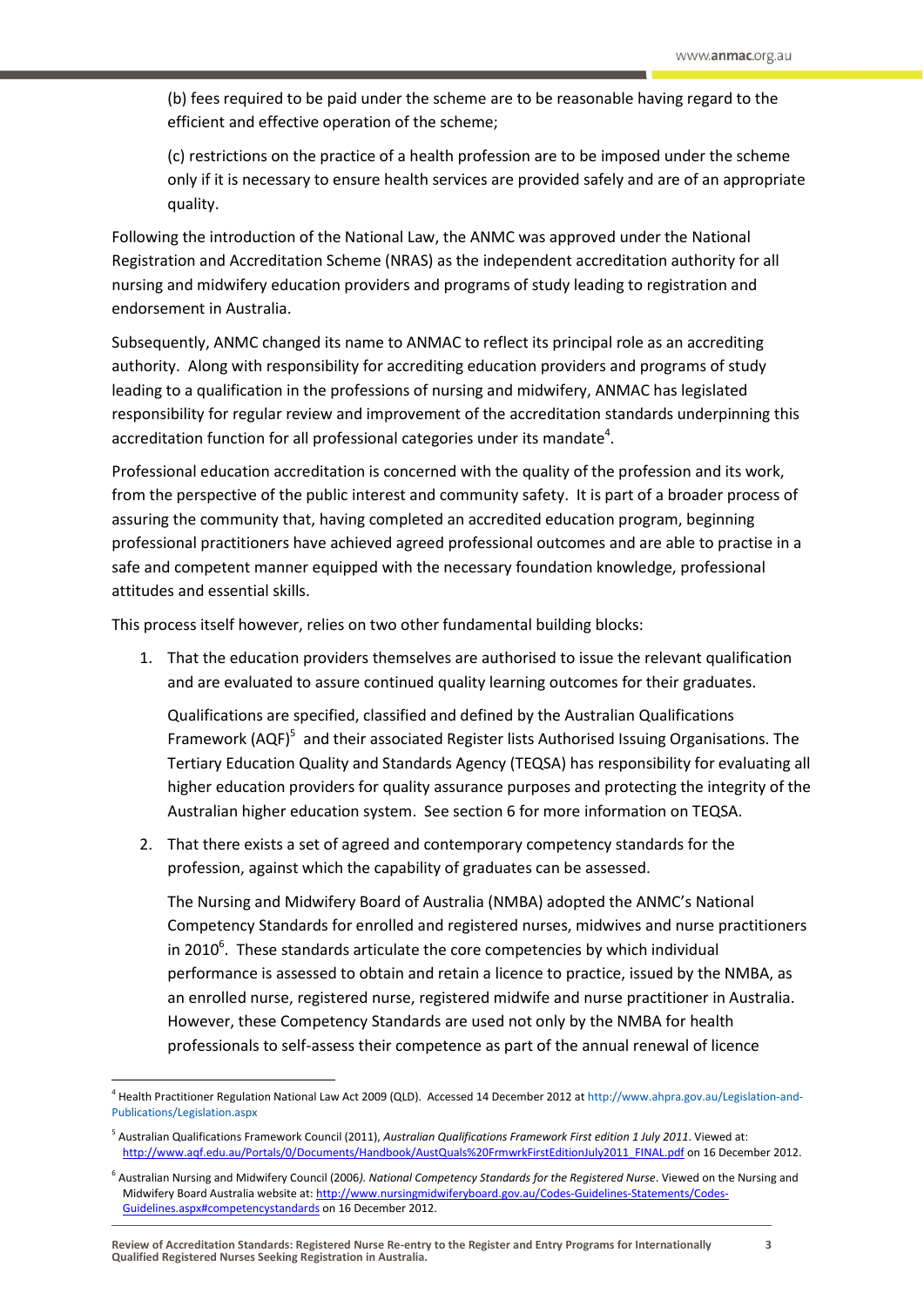process; but also to assess nurses and midwives educated overseas seeking to work in Australia; and to assess nurses and midwives returning to work after breaks in practice. They are also used to assess the performance of nurses and midwives involved in professional conduct matters. Higher education providers use the National Competency Standards when developing nursing curricula and to assess student performance; as do employers when evaluating graduate performance.

The accreditation process administered by ANMAC is an efficient and effective proxy for the external assessment of each individual graduate against the relevant competency standards. Professional program accreditation must ensure that necessary professional standards are protected, while not inhibiting diversity and innovation nor constraining continuous quality improvement. However, it is critical that the relevant professional accreditation standards are regularly reviewed to ensure their continued relevance in the light of changes in pertinent health and education legislation, policy, delivery or ethos<sup>7</sup>.

## <span id="page-6-0"></span>**4. Context of the Review**

As the independent accrediting authority for nursing and midwifery programs of study, ANMAC has responsibility for maintaining and developing the integrity of accreditation standards for professions under its mandate. In addition:

*In developing an accreditation standard for a health profession, an accreditation authority must undertake wide-ranging consultation about the content of the standard.* 

#### Section 46 (2) of the National Law

Under Section 49(1) of the National Law, graduates of programs of study will not be eligible for registration or endorsement unless the program of study undertaken is accredited by an approved accreditation authority and that such accreditation is approved by the NMBA as meeting the education requirements for licensing as a Registered Nurse.

In October 2011 ANMAC commenced the review of the Registered Nurse Standards and Criteria leading to Registration and Endorsement in Australia (2009). The review process was underpinned by extensive stakeholder and other consultation. The NMBA endorsed the Registered Nurse Accreditation Standards (2012) in October 2012. The NMBA has final responsibility for approving programs of study leading to registration as a nurse or midwife, and has supported this process of review and development and will ultimately approve or not approve the revised accreditation standards (see Section 47 of the National Law).

The current accreditation standards for RN re-entry were developed by key industry stakeholders including professional bodies, regulators and academics in 2010 and subsequently adopted by the NMBA. In light of the review and development of the Registered Nurse Accreditation Standards in 2012 it is imperative that the RN re-entry standards are contemporised to provide assurance to NMBA, the community and all other stakeholders that graduates of these programs are competent to practice, meeting at a minimum the entry level competency standards for registration. The current standards are notably inconsistent with the accreditation standards for entry programs

**.** 

**4**

 $^7$  ANMAC Consultation Paper: Review of Registered Nurse Accreditation Standards 2011

**Review of Accreditation Standards: Registered Nurse Re-entry to the Register and Entry Programs for Internationally Qualified Registered Nurses Seeking Registration in Australia.**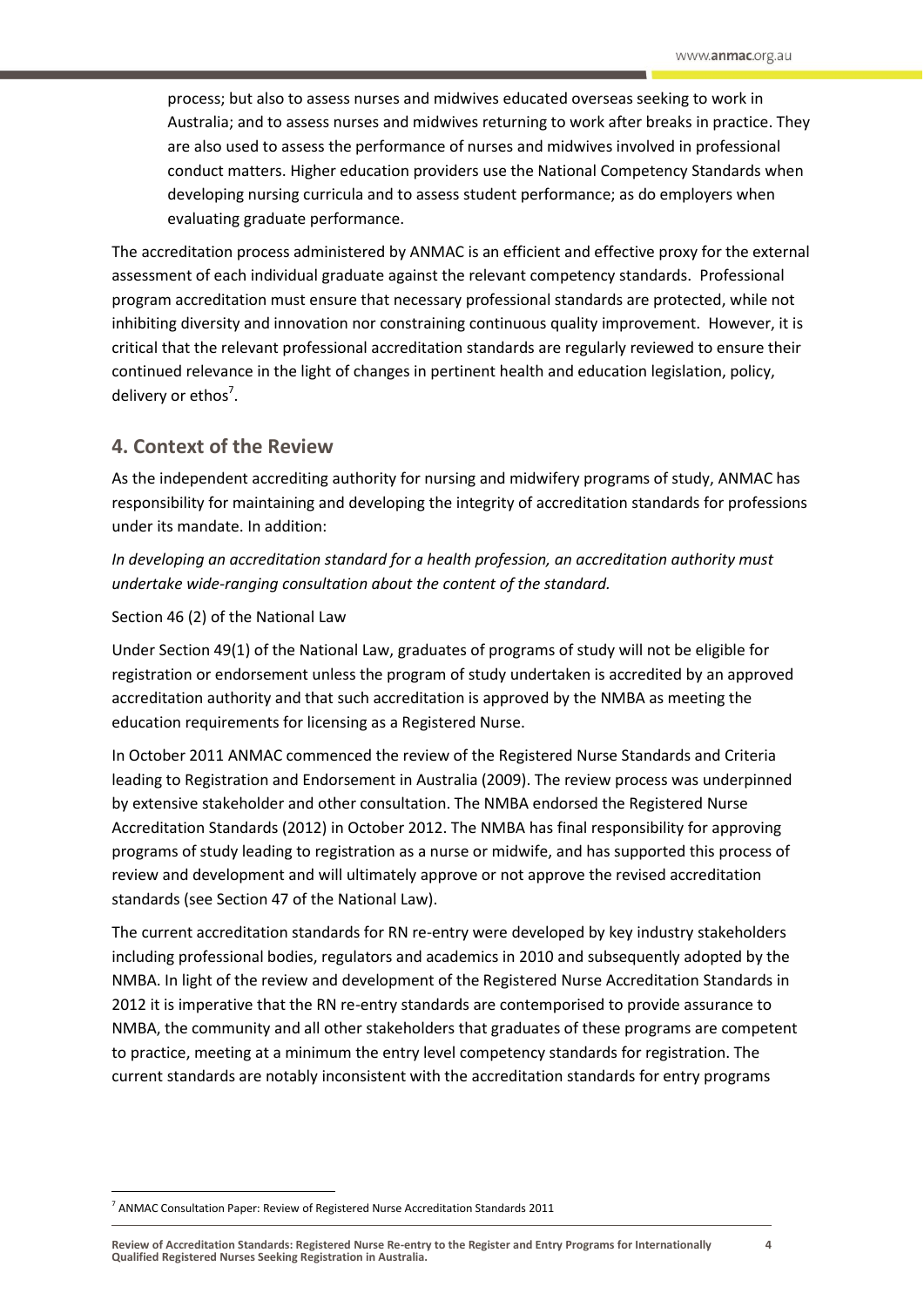leading to registration as a registered nurse in Australia and raise serious questions relating to a primary objective of the National Law as outlined in Section  $3<sup>8</sup>$ :

# *…to provide for the protection of the public by ensuring that only health practitioners who are suitably trained and qualified to practise in a competent and ethical manner are registered.*

Currently there are no accreditation standards to enable assessment of programs for internationally qualified nurses seeking to register in Australia, with ANMAC having to utilise the entry and re-entry standards for the registration category. The RN re-entry standards have been utilised as they are most relevant to programs for nurses who have practiced previously, but whose competence in the contemporary Australian health care environment is unknown. The current RN re-entry standards are not appropriate standards against which to assess the programs that provide for internationally qualified nurses seeking to register in Australia. However, without specific standards for these internationally qualified nurses, the re-entry standards are the only ones available for use.

ANMAC, the NMBA and the community must be assured that nurses seeking re-entry to the register undertake an accredited program that ensures a sound theoretical and practical framework to support a safe and competent return to contemporary practice while recognising that nurses undertaking these courses require a flexible, responsive framework of study and practicum which acknowledges their scope of practice and meets their individual needs.

The review and development of accreditation standards for programs for registered nurse re-entry to the register will be the standards against which education providers and programs will be assessed by ANMAC. The programs will provide preparation for registered nurses for re-entry to professional practice after a lapse in practice and removal from the register for a period exceeding the regulatory recency of practice requirement<sup>9</sup>.

ANMAC, the NMBA and the community must be assured that internationally qualified nurses seeking to register in Australia meet the relevant competency standards to safely practice in the Australian environment. Currently there are no accreditation standards for programs that provide for internationally qualified nurses.

The development of accreditation standards for entry programs for internationally qualified registered nurses seeking to register in Australia will be the standards against which education providers and programs will be assessed by ANMAC as assuring internationally qualified nurses undertake an approved program of study to prepare for practice in Australia.

The objective of the RN Re-entry and EPIQ-RN programs is to ensure graduates are able to meet the NMBA approved competencies to practice in the context of the current Australian health environment; therefore it is reasonable that the standards must articulate at a minimum, the desired competency outcomes of the entry level graduate programs.

In Australia and overseas there are a multiplicity of requirements for both re-entry to practice for registered nurses and for entry to the register for internationally qualified registered nurses. In many developed nations, including the UK, Ireland, Canada, New Zealand, South Africa and the United States there are requirements for demonstrating equivalency of qualification and competency to practice in the contemporary healthcare environment prior to being granted registration. For internationally qualified nurses there is an additional requirement to demonstrate proficiency in language. Re-entry and internationally qualified nurses may then be required to undertake

<sup>8&</sup>lt;br>Health Practitioner Regulation National Law Act 2009 (QLD) accessed a[t http://www.ahpra.gov.au/Legislation-and-](http://www.ahpra.gov.au/Legislation-and-Publications/Legislation.aspx)[Publications/Legislation.aspx](http://www.ahpra.gov.au/Legislation-and-Publications/Legislation.aspx) 14 November 2012

<sup>&</sup>lt;sup>9</sup> NMBA Recency of Practice Policy accessed a[t http://www.nursingmidwiferyboard/recency of practice policy](http://www.nursingmidwiferyboard.gov.au/documents/default.aspx?record=WD12%2F7698&dbid=AP&chksum=4MTWJHf296MwMS0twYdxkA%3D%3D) on 25 January 2013.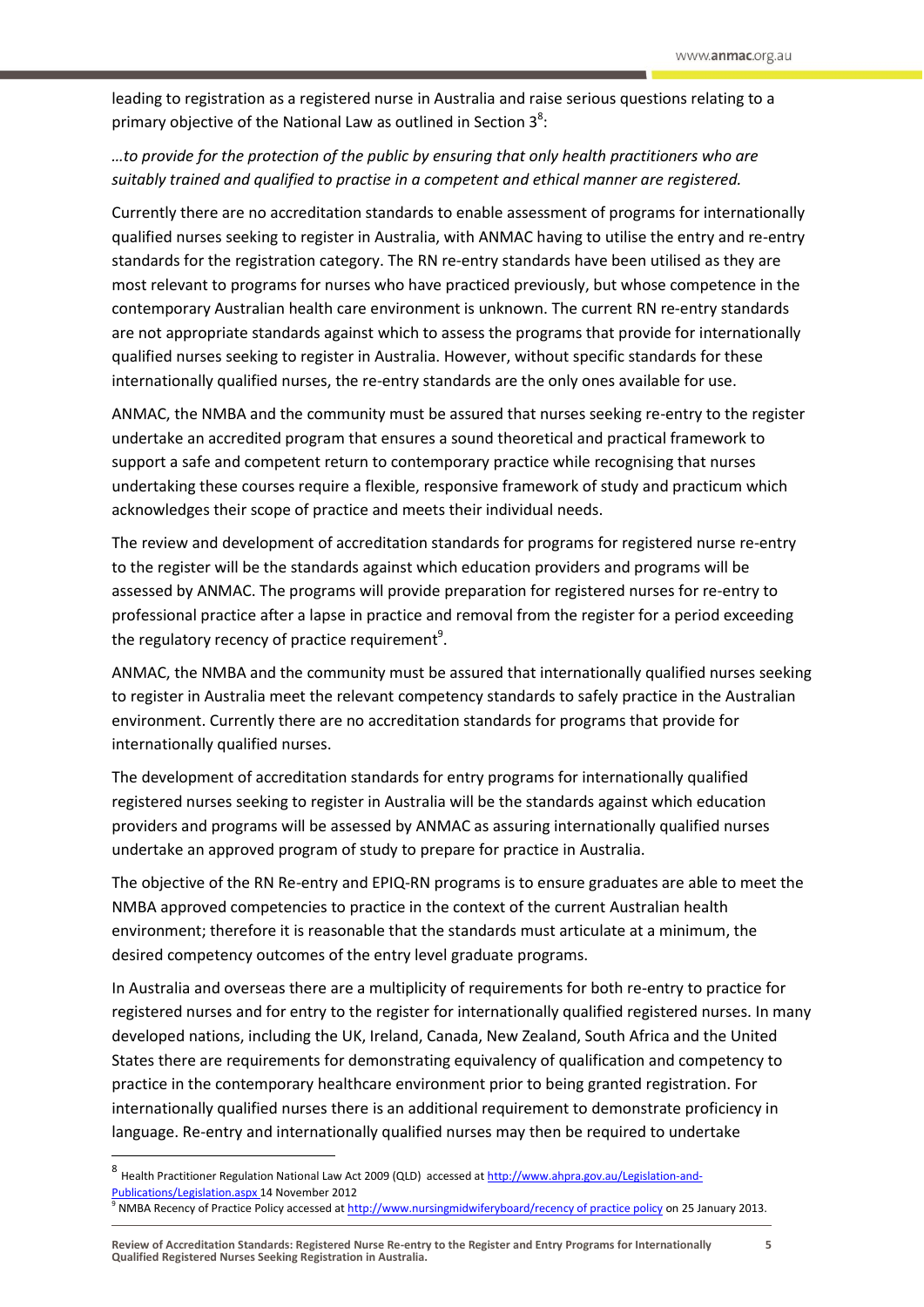variations on programs of protected learning and a period of supervised practice. In the United States and Canada nurses are also required to successfully sit an exam prior to being granted registration.

The requirement to demonstrate recency of practice is in alignment with the other health professions in Australia. Review of return to practice requirements for the other health professions demonstrates varying degrees of regulation and ranges from the individual demonstration of continuing professional development to requirement to undertake supervised practice to completion of a National Board approved re-entry to practice program<sup>10 11 12</sup>.

Internationally qualified nurses seeking initial registration in Australia must satisfy five criteria around establishment of identity, English language proficiency criteria for the nursing and midwifery professions, meeting current Australian nursing and midwifery education standards, evidence of recency of nursing practice and demonstrate 'fitness to practise' nursing in Australia<sup>13</sup>.

In Australia, assessment of competence programs are designed for Australian registered nurses who have not practiced within the profession for a period of more than five years but not exceeding ten years and wish to update their nursing practice, skills, knowledge and competency in order to return to the workforce. These programs are also an NMBA approved pathway for internationally qualified nurses to achieve the level of competency and skills required for registration as a nurse by the  $NMBA<sup>14</sup>$ . These programs are very often run conjointly.

While the standards for these two categories of nurses seeking to register or re-register may not necessarily be identical there are certain synergies in the requirements that programs providing for these graduates must address. There must be a clear focus on contemporary practice and socialisation in the Australian context and demonstration of workplace competence with the added requirement for ensuring safe effective communication in the health care context for internationally qualified nurses.

# <span id="page-8-0"></span>**5. Relevant Health Policy**

The review and development of the accreditation standards for programs for re-entry to the register and for entry programs for internationally qualified nurses seeking initial registration in Australia must be undertaken in the context of the current national and international health policy environment.

The implementation of a number of major reforms in the governance, funding and provision of health services are underway at the present time<sup>15 16</sup>. In addition, a number of new national agencies<sup>17</sup> have been formed over the past 3 years, in particular Health Workforce Australia (HWA),

<sup>&</sup>lt;sup>10</sup> Shepard et al (2009) Requirements for Re-registration and re-entry for physiotherapists into the workforce in Australia and overseas accessed at[: http://www.ingentaconnect.com/content/maney/ptr/2009/00000014/00000001/art00004](http://www.ingentaconnect.com/content/maney/ptr/2009/00000014/00000001/art00004)

<sup>&</sup>lt;sup>11</sup> [Evaluation of the Need for Re-entry Programs](http://www.google.com.au/url?sa=t&rct=j&q=evaluation%20of%20the%20need%20for%20re-entry%20programs&source=web&cd=1&cad=rja&ved=0CDIQFjAA&url=http%3A%2F%2Fwww.ochpo.health.wa.gov.au%2Fdocs%2FEvaluation_of_the_need_for_re-entry_programs.pdf&ei=ez7qUMWGIYyUkgWo3oGgBw&usg=AFQjCNF1GUo3olq07xbB3N0GtF6qi6sYMw)

<sup>&</sup>lt;sup>12</sup> Medical Board of Australia [Recency of Practice](http://www.google.com.au/url?sa=t&rct=j&q=recency%20of%20practice%20registration%20standard%20medical%20practiiotenrd&source=web&cd=1&cad=rja&ved=0CDUQFjAA&url=http%3A%2F%2Fwww.health.qld.gov.au%2Fmedical%2Fdocs%2Frecency-practice-reg.pdf&ei=8kHqUK_AJoSWiQfgjIHoBQ&usg=AFQjCNHRFvOhD3S7yOfBhzp1ge3dlyzPWg)

<sup>&</sup>lt;sup>13</sup> [Framework for the Assessment of Internationally](http://www.nursingmidwiferyboard.gov.au/documents/default.aspx?record=WD10%2f3192&dbid=AP&chksum=rbtIhlZj1%2fRDYU7puzOixw%3d%3d) Qualified Nurses and Midwives for Registration

<sup>&</sup>lt;sup>14</sup> [NMBA Re-entry to Practice Policy](http://www.google.com.au/url?sa=t&rct=j&q=assessment%20of%20competence%20programs%20are%20designed%20for%20australian%20registered%20and%20enrolled%20nurses%20who%20have%20not%20practiced%20within%20the%20profession%20for%20a%20period%20of%20more%20than%20five%20years%20but%20not%20exceeding%2010%20years%20and%20wish%20to%20update%20their%20nursing%20and%20skills%2C%20knowledge%20and%20competency%20in%20order%20to%20return%20to%20the%20workforce.%20this%20program%20is%20a%20nursing%20and%20midwifery%20board%20of%20australia%20(nmba)%20approved%20pathway%20for%20internationally-qualified%20nurses%20to%20achieve%20the%20level%20of%20competency%20and%20skills%20required%20for%20registration%20as%20a%20nurse%20by%20the%20nmba.&source=web&cd=3&ved=0CDwQFjAC&url=http%3A%2F%2Fwww.nursingmidwiferyboard.gov.au%2Fdocuments%2Fdefault.aspx%3Frecord%3DWD12%252F7698%26dbid%3DAP%26chksum%3D4MTWJHf296MwMS0twYdxkA%253D%253D&ei=wp_SUOTSA-yTiAf7sIHgBw&usg=AFQjCNEgobmXPZrCx0SJvqQYsELBl1d0ng)

<sup>15</sup> National Health & Hospitals Reform Commission 2009 accessed at [http://www.health.gov.au/internet/nhhrc/publishing.nsf/Content/nhhrc-report on 17Februaruy 2013.](http://www.health.gov.au/internet/nhhrc/publishing.nsf/Content/nhhrc-report%20on%2017Februaruy%202013)

<sup>16</sup> HWA - National Health Workforce Innovation and Reform Strategic Framework for Action 2011–2015. <http://www.hwa.gov.au/sites/uploads/hwa-wir-strategic-framework-for-action-201110.pdf>

<sup>&</sup>lt;sup>17</sup> For example: Independent Hospital Pricing Authority – IHPA; National Performance Authority – NPA; Australian Commission on Safety and Quality in Health Care - ACSQHC; Australian National Preventive Health Agency – ANPHA; Health Workforce Australia – HWA.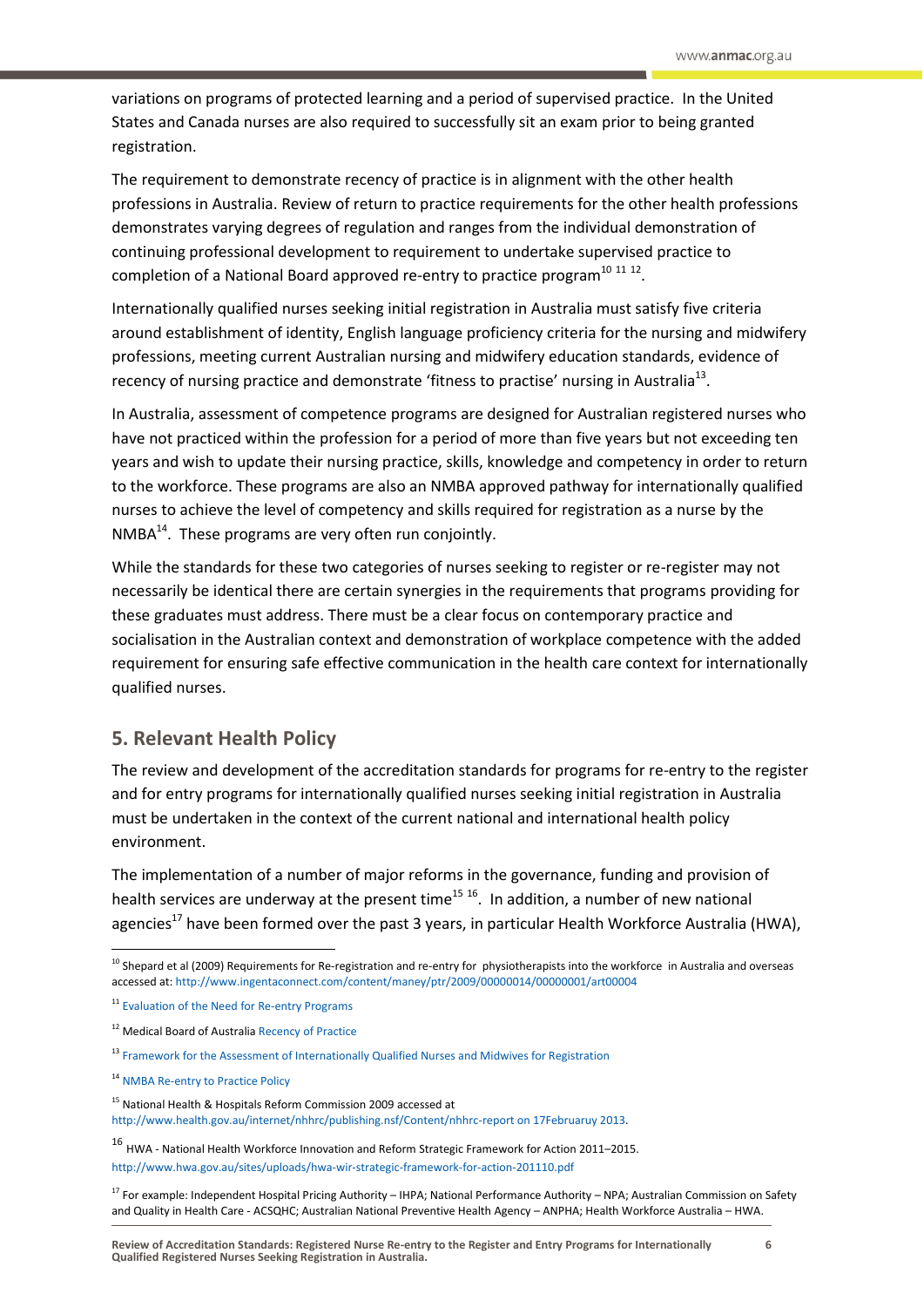resulting in a developmental and ongoing influence upon the role and number of registered nurses within the broader system of professional health services delivery.

While the full impact of these reforms is still evolving, the policy intent, at least at the Commonwealth level, is relatively clear. There is a clear mandate for all health professionals to be more involved in physical and mental health promotion and early intervention to prevent illness or its progression. A greater emphasis on primary and sub-acute care settings is required along with the need for stronger inter-professional awareness, collaboration and communication to better support people with complex illness and those who have the capacity to self-care. Facilitating transition from one health care setting to another is critical to the success of the reforms, as is familiarity with health informatics including person-controlled and electronic health care records.

Consequently, to practice in the contemporary Australian environment programs of study leading to registration as a registered nurse require a greater emphasis on understanding the cost drivers of health care as well as enhanced knowledge of and accountability for quality improvement, performance measurement, care coordination and practising and promoting an environment of cultural safety. Broader experience and knowledge of complex care, community, primary and subacute health care settings are all indicated while not losing sight of the contemporary role of the nurse. Superior communication and teamwork, delegation and supervision capabilities will be essential pre-requisites in the emerging health care environment, along with the capacity to innovatively use information technology and electronic resources both in care delivery and to research the growing evidence base for improved care and treatment methods.

Re-entry to practice has been identified by successive state and territory governments as a key strategy to building a sustainable and suitably skilled nursing workforce with the Federal government estimating between 25 000 - 30 000 qualified nurses in Australia who are not currently practicing in the profession<sup>18</sup>. There are a number of state/territory based initiatives as well as national initiatives that articulate strategies such as scholarships, subsidised programs for re-entry to practice and financial incentives paid to both re-entering practitioners and their employers<sup>19</sup>. The Productivity Commission reported on the success of a number of these initiatives in the Report Australia's Health Workforce in 2005<sup>20</sup> however what remains unsaid are the challenges that Governments faced when these nurses and midwives sought to re-enter the workforce<sup>21</sup>.

Significant challenges identified as facing registered nurses seeking to return to practice after a period out of the work force include:

- Socialisation to the contemporary professional nursing role.
- Re-development of workplace competence, both clinical and organisational.
- Incorporating the concept of evidence based or research informed practice into nursing care.
- The availability of support systems and resources.

 $\overline{a}$ 

<sup>&</sup>lt;sup>18</sup> [Nursing and Midwifery](http://www.google.com.au/url?sa=t&rct=j&q=re-entry%20to%20practice%20nursing%2030%2C000%20qualified%20nurses%20in%20australia%20who%20are%20not%20currently%20practicing%20in%20the%20profession&source=web&cd=4&cad=rja&ved=0CEMQFjAD&url=http%3A%2F%2Fwww.aihw.gov.au%2FWorkArea%2FDownloadAsset.aspx%3Fid%3D10737422164&ei=Dx3qUNXRB4mRkwWnnIGIAQ&usg=AFQjCNGIxIsTKBaGdNDuytLLJ_9Unx4ZZA) Workforce 2011 Report – Australian Institute of Health and Welfare accessed at Nursing and Midwifery Workforce 2011 - [Australian Institute of Health and Welfare](http://www.google.com.au/url?sa=t&rct=j&q=re-entry%20to%20practice%20nursing%2030%2C000%20qualified%20nurses%20in%20australia%20who%20are%20not%20currently%20practicing%20in%20the%20profession&source=web&cd=4&cad=rja&ved=0CEMQFjAD&url=http%3A%2F%2Fwww.aihw.gov.au%2FWorkArea%2FDownloadAsset.aspx%3Fid%3D10737422164&ei=Dx3qUNXRB4mRkwWnnIGIAQ&usg=AFQjCNGIxIsTKBaGdNDuytLLJ_9Unx4ZZA) on 4 January 2013.

<sup>&</sup>lt;sup>19</sup> Department of Health and Aging 2008 accessed a[t Bringing Nurses Back to the Workforce](http://www.google.com.au/url?sa=t&rct=j&q=rudd%20government%20to%20bring%20nurses%20back%20into%20the%20workforce&source=web&cd=1&cad=rja&sqi=2&ved=0CC8QFjAA&url=http%3A%2F%2Fwww.health.gov.au%2Finternet%2Fministers%2Fpublishing.nsf%2FContent%2Fmr-yr08-nr-nr008.htm&ei=4fcJUcPCE8W6kQXv34DwCg&usg=AFQjCNEiR6a8iHf_KsVqJOuefBAiWX1X0A) on 12 January 2013.

<sup>20</sup> Health Workforce 2025 Doctors, Nurses and Midwives - Vol 1(2012) accessed a[t www.hwa.gov.au/health-workforce-2025](http://www.hwa.gov.au/health-workforce-2025) on 29 November 2012.

<sup>&</sup>lt;sup>21</sup> Adrian, A; Protecting the Community Balancing Safety and Risk – Re-entry to Practice for Nurses and Midwives in Australia 2009.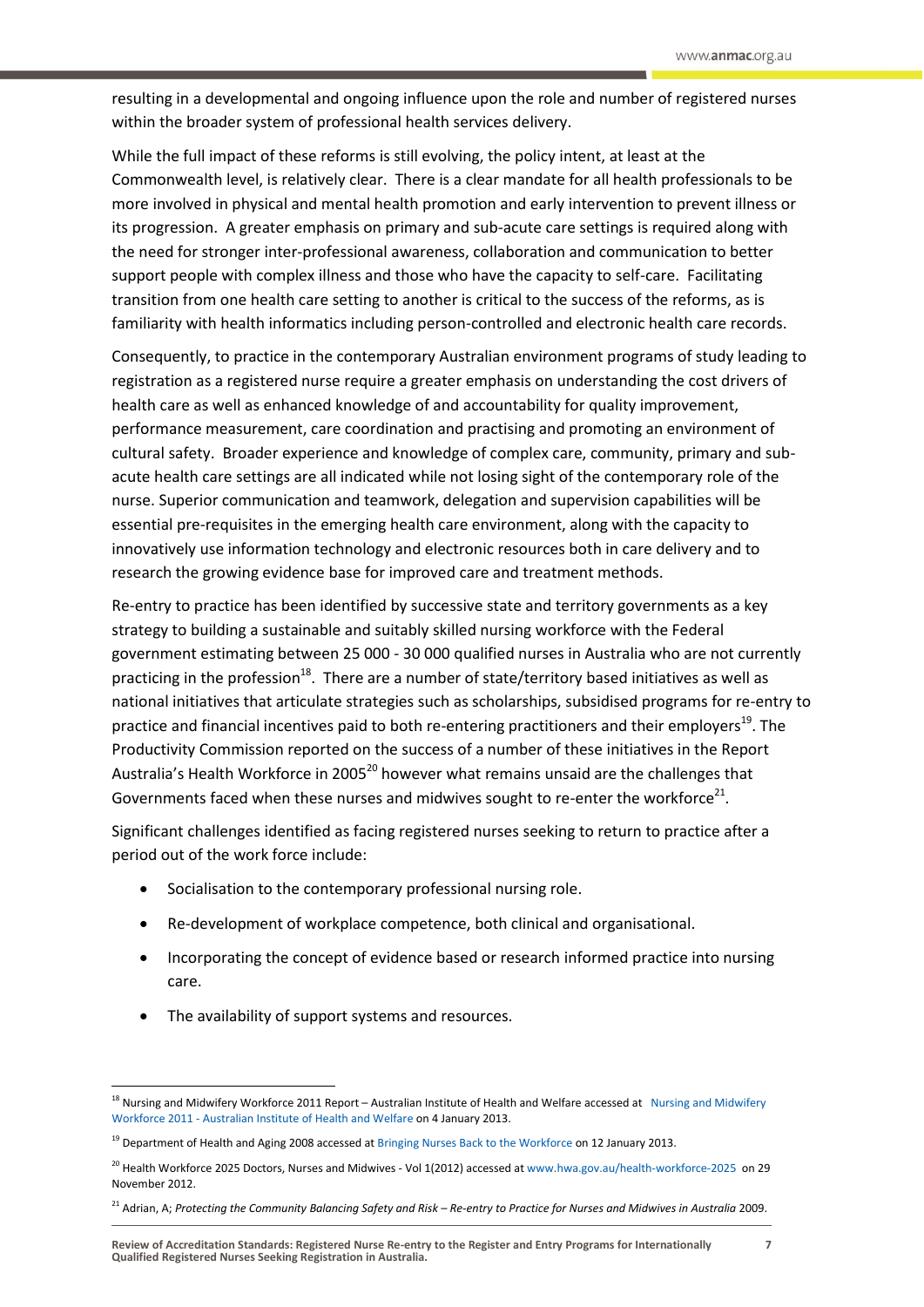• The cost and availability of re-entry programs<sup>22</sup> <sup>23</sup>.

An increasing reliance on skilled migration to meet essential workforce requirements – with Australia having a high level of dependence on internationally recruited health professionals relative to most other OECD countries, has resulted in increased demand for programs for international nurses and midwives seeking to register in Australia<sup>24</sup>. International migration of health care professionals is a significant component of globalised labour markets<sup>25</sup>. The impact is multifaceted and the issues for both the health care professionals and the countries involved are complex. Australia must balance the ethical recruitment of international nurses, not denying them the opportunity to live and professionally flourish in Australia, with the global obligation to ensure a sustainable local supply of nurses. Australia should strive to develop strategies to develop the local nursing workforce through effective workforce planning, education and training and retention<sup>26</sup>

Challenges identified both in Australia and overseas for internationally qualified nurses seeking registration are similar to the challenges that face nurses seeking to re-enter practice after a protracted period away from the profession. Both groups have practiced as nurses previously with their current competency in the contemporary Australian environment an unknown. In addition, for internationally qualified nurses the literature identifies communication in the health care setting as a critical issue, with a demonstrated proficiency at the current required level as not necessarily ensuring safe and mutually effective communication. In particular, the complexities of the technological and specialised language used by nurses together with the nuances of spoken communication have been identified by patients, employers and international nurses themselves as problematic<sup>27</sup>.

The literature describes a number of barriers confronting internationally qualified nurses and found that sustained migration of international nurses has resulted "in a dramatic ethnic diversification of the Australian nursing profession"<sup>28</sup>. Studies have identified that non-native English speaking internationally qualified nurses had to overcome numerous barriers prior to employment including qualification recognition and language assessment. Native English speaking internationally qualified nurses are more readily accepted into the profession, while non-native English speaking internationally qualified nurses may be confronted with feelings of disadvantage and rejection by peers, including experiences of racism and discrimination<sup>29</sup>.

In America, native nurses identified a number of issues when working with international nurses, including communication and differences in decision making, behavioural norms and role expectations<sup>30</sup>. International nurses identify a number of factors affecting adjustment to working in

<sup>&</sup>lt;sup>22</sup> Long J, West S; [Returning to Nursing](http://www.google.com.au/url?sa=t&rct=j&q=ryan%2C%20re%20entry%20to%20practice%20nurses%20&source=web&cd=7&cad=rja&ved=0CFMQFjAG&url=http%3A%2F%2Fwww.ajan.com.au%2FVol25%2FVol25.1.pdf&ei=GPkJUZjwIZCQiAfc-YDoDA&usg=AFQjCNH2cHqwUKL88MQPHlGk7I1nDTnEqA) after a Career Break – Elements of Successful Re-entry AJAN 2007 accessed at Returning to Nursing after a Career Break - [Elements of Successful Re-entry](http://www.google.com.au/url?sa=t&rct=j&q=ryan%2C%20re%20entry%20to%20practice%20nurses%20&source=web&cd=7&cad=rja&ved=0CFMQFjAG&url=http%3A%2F%2Fwww.ajan.com.au%2FVol25%2FVol25.1.pdf&ei=GPkJUZjwIZCQiAfc-YDoDA&usg=AFQjCNH2cHqwUKL88MQPHlGk7I1nDTnEqA) on 20 January 2013.

<sup>&</sup>lt;sup>23</sup> Adrian A; Protecting the Community Balancing Safety and Risk – Re-entry to Practice for Nurses and Midwives in Australia 2009.

<sup>24</sup> Health Workforce 2025 Doctors, Nurse and Midwives - Vol 1 viewed a[t www.hwa.gov.au/](http://www.hwa.gov.au/health-workforce-2025)**health**-**workforce-2025** on 29 November 2012

<sup>&</sup>lt;sup>25</sup> Hawthorne L, *Health Workforce Migration to Australia Policy Trends and Outcomes 2004-2010; cleared for circulation May 2012.* 

<sup>&</sup>lt;sup>26</sup> WHO, World Health Organisation 2010, Global Code of Practice on the International Recruitment of Health Personnel, accessed at [http://www.who.int/entity/hrh/migration/code/code\\_en.pdf](http://www.who.int/entity/hrh/migration/code/code_en.pdf) on 20 February 2013.

<sup>27</sup> Kingma M, *Nurses on the Move: Diversity and the work environment* 2008 accessed a[t www.ncbi.nlm.nih.gov pubmed](http://www.google.com.au/url?sa=t&rct=j&q=nurses%20on%20the%20move%3A%20diversity%20and%20the%20work%20environment&source=web&cd=1&cad=rja&ved=0CDkQFjAA&url=http%3A%2F%2Fwww.ncbi.nlm.nih.gov%2Fpubmed%2F18844573&ei=GQEKUbLzD6qkige21IHQCw&usg=AFQjCNE73qO9jnkSM5XMeMwnH5uZRfEWRw) on 20 January 2013.

<sup>28</sup> Hawthorne L, *[The Globalisation of the Nursing Workforce: Barriers Confronting Overseas-qualified Nurses in Australia.](http://www.findanexpert.unimelb.edu.au/individual/publication1638) Nursing Inquiry 2001*

<sup>29</sup> Deegan Dr J. Simkin Dr K *Expert to Novice: Experiences of Professional Adaptation Reported by Non-English Speaking Nurses in Australia* [http://www.ajan.com.au/Vol27/AJAN\\_27-3.pdf#page=32](http://www.ajan.com.au/Vol27/AJAN_27-3.pdf#page=32)

<sup>30</sup> Davis CR 2005 *Characteristics of International Practical Nurses Graduates in the Unites States Workforce — 2003–2004.* Commission on Graduates of Foreign Nursing Schools Report.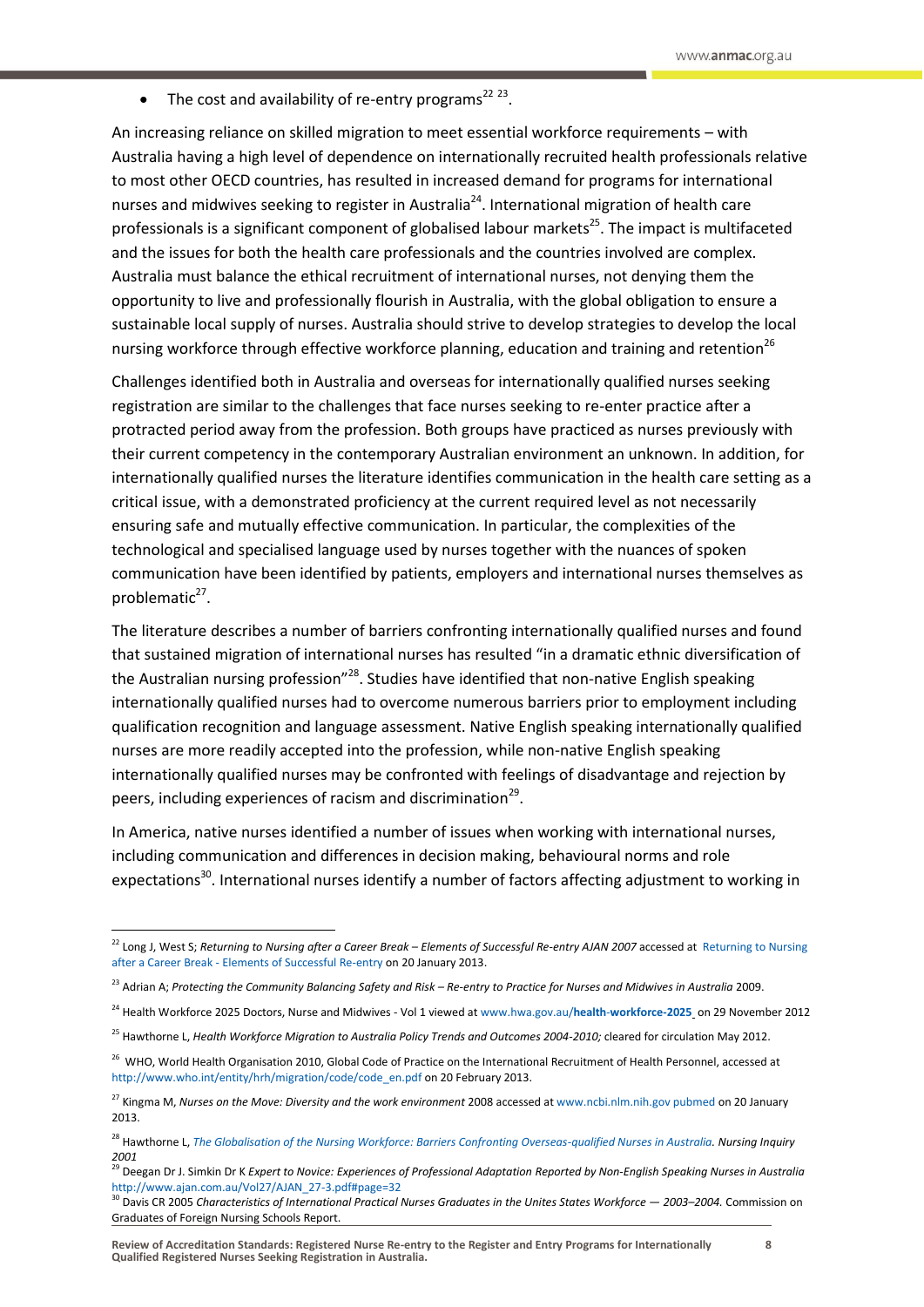the USA, such as variations in health care systems, language competency, integrating into America nursing practice, knowledge of medications and pharmacology, and proficiency in technology<sup>31</sup>.

The Commission on Graduates of Foreign Nursing Schools in Canada identified the major challenges facing international nurses practising outside their own country. The key themes that emerged were differences in language, culture and the practice of nursing, with particular issues regarding telephone interactions and engaging with health care professionals, patients and their families<sup>32</sup>.

In a case study of internationally recruited nurses in Ireland, the most prevalent themes related to competency, education, and racial and social integration issues. It emerged that the level of competency required for the provision of quality care was not standard and scope of practice varied across nationalities.

The themes identified throughout the literature<sup>33 34 35</sup> both in the Australian and the international context articulate communication, competency, education, and racial and social integration as the most common issues and suggest six major and often overlapping areas that must be addressed in any program for internationally qualified nurses seeking registration in Australia:

- Socialisation to the contemporary Australian professional nursing role
- Acquisition of English language and other communication skills
- Adapting to Australian style of interpersonal and professional relationships
- Development of workplace competence, both clinical and organisational
- Provision of culturally congruent care to diverse populations
- Availability of culturally safe support systems and resources.

# <span id="page-11-0"></span>**6. Relevant Education Policy**

Like healthcare policy, higher education has undergone significant policy change in recent times. The Australian Government's response to the Review of Australian Higher Education (the Bradley Review)<sup>36</sup> in December 2008 heralded a period of transformation in post-secondary education in this country. The report highlighted the importance of the education sector as a key determinant in Australia's ability to compete effectively in a global context and it called for an 'outstanding, internationally competitive higher education system' (pg. xi). The review pointed to the need for structural reform and increased funding as well as improved quality, equity and access.

The Australian Government's response to the Bradley Review included an increased focus on quality to build Australia's reputation in tertiary education. In May 2011, the Government announced the establishment of an independent national body to regulate and assure the quality of all types of higher education - The Tertiary Education Quality and Standards Agency (TEQSA). The Government

<sup>31</sup> Davis CR. 2005 *Crossing Borders International Nurses in the US Workforce accessed at*  [http://www.intlnursemigration.org/assets/pdfs/Davis on 20 January 2013.](http://www.intlnursemigration.org/assets/pdfs/Davis%20on%2020%20January%202013)

<sup>&</sup>lt;sup>32</sup> Commission on Graduates of Foreign Nursing Schools (2005)

*<sup>2004</sup> Think Tank Monograph: Building Global Alliances II: The Evolving Healthcare Migration.* Philadelphia, Pennsylvania, USA. <sup>33</sup> Deegan Dr J. Simkin Dr K *Expert to Novice: Experiences of Professional Adaptation Reported by Non-English Speaking Nurses in Australia* [http://www.ajan.com.au/Vol27/AJAN\\_27-3.pdf#page=32](http://www.ajan.com.au/Vol27/AJAN_27-3.pdf#page=32)

<sup>&</sup>lt;sup>4</sup> Denton, S. 2009 Nation-to-nation: Challenges to addressing the effects of emerging global nurse migration on health care delivery. *Policy, Politics and Nursing Practice* accessed a[t http://ppn.sagepub.com/cgi/content/abstract/7/3\\_suppl/76s](http://ppn.sagepub.com/cgi/content/abstract/7/3_suppl/76s) on 10 January 2013.

<sup>35</sup> Hawthorne LA. *[The Globalisation of the Nursing Workforce: Barriers Confronting Overseas-qualified Nurses in Australia.](http://www.findanexpert.unimelb.edu.au/individual/publication1638) Nursing Inquiry 2001* <sup>36</sup> Australian Government (2008), *Review of Australian Higher Education – Final Report*. Viewed at:

[http://www.deewr.gov.au/HigherEducation/Review/Documents/PDF/Higher%20Education%20Review\\_one%20document\\_02.pdf](http://www.deewr.gov.au/HigherEducation/Review/Documents/PDF/Higher%20Education%20Review_one%20document_02.pdf) on 15 December 2012.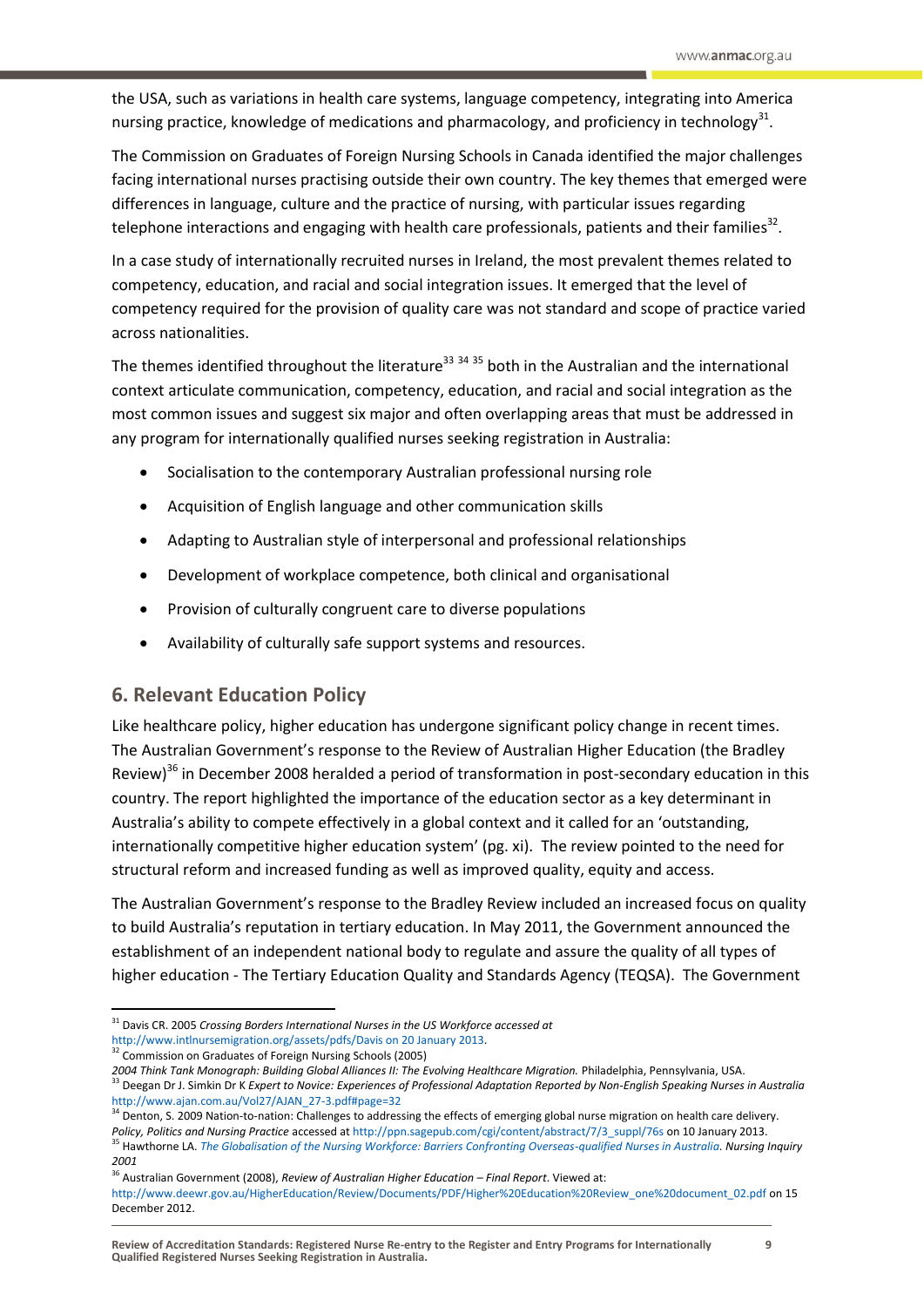also committed to ensuring that growth in the higher education sector will be underpinned by a robust quality assurance and regulatory framework, which places a renewed emphasis on student outcomes and the quality of the student experience<sup>37</sup>.

A government initiative arising from the Bradley Review has been the publication in July 2011 of a revised Australian Qualifications Framework (AQF). This has been updated by the publication of Australian Qualifications Framework 2013 in January 2013.The AQF is the national policy for regulated qualifications in Australian education and training. It incorporates the qualifications from each education and training sector into a single comprehensive national qualifications framework which comprises 10 levels of qualification from Certificate 1 to Doctoral Degrees at level 10, with a Bachelor Degree sitting at level 7. The AQF articulates the learning outcomes expected within each level of education in relation to knowledge, skills and the application of both. The purpose of the criteria is to ensure the integrity of qualifications and standardisation across a range of education providers, settings and delivery modes. The AQF Register of Recognised Education Institutions and Authorised Accreditation Authorities<sup>38</sup> lists every AQF qualification and the organisations authorised to issue those qualifications.

It is essential that any review of the current ANMAC standards for program accreditation is cognisant of these policy changes within education as well as their context, given the history of nursing education in Australia.

Australian nursing education followed a global trend from 1984 onwards when the Commonwealth announced its in-principle support for the transfer of registered nurse educational preparation from the hospitals into the higher education sector. This transfer was a staged process with states and territories changing at different times, but the transfer was essentially complete by the end of  $1993^{39}$ .

Globally, research demonstrates that a more highly educated nursing workforce not only improves patient safety and quality of care but also reduces mortality<sup>40</sup>. The Global Standards for the initial education of professional nurses and midwives, developed by the World Health Organisation (WHO), establish educational criteria and outcomes that are based on evidence and competency, promote the progressive nature of education and lifelong learning and ensure the employment of practitioners who are competent and who, by providing quality care, promote positive health outcomes in the populations they serve<sup>41</sup>. The global standards articulate a minimum qualification for a registered nurse as a bachelor level qualification undertaken in a higher education setting.

In Australia, Registered Nurses must have undertaken a Bachelors Degree with an accredited higher education provider before they are able to apply for entry to the Register. Nurses who are qualified overseas must have a minimum qualification of a Bachelor degree, or a qualification combined with experience that is comparable in duration and content to the nationally agreed minimal educational standard for nursing in Australia if they wish to apply to enter the Register.

<sup>37</sup> Australian Government (2009), *Transforming Australia's Higher Education System*. Viewed at <http://www.deewr.gov.au/HigherEducation/Documents/TransformingAusHigherED.pdf> on 15 December 2012.

<sup>&</sup>lt;sup>38</sup> The AQF Register of Recognised Education Institutions and Authorised Accreditation Authorities accessed a[t www.aqf.edu.au](http://www.aqf.edu.au/) on 15 December 2012.

<sup>39</sup> Department of Education, Science and Training, *National Review of Nursing Education* – Jointly Commissioned by the Minister for Health and Ageing and the Minister for Education, Science and Training. Viewed at:

<http://www.dest.gov.au/archive/highered/programmes/nursing/paper1.htm#top> on 15 December 2012.

<sup>40</sup> WHO World Health Statistics, 2007. Geneva World Health Organisation 2007.

<sup>&</sup>lt;sup>41</sup> Global Standards for the Initial Education of Professional Nurses and Midwives, World Health Organisation 2009 accessed at Global [Standards for the Initial Education of Professional Nurses and Midwives](http://www.google.com.au/url?sa=t&rct=j&q=global%20standards%20for%20the%20initial%20education%20of%20professional%20nurses%20and%20midwives%2C%20world%20health%20organisation%202009%20accessed%20at%20&source=web&cd=2&cad=rja&ved=0CDcQFjAB&url=http%3A%2F%2Fwww.who.int%2Fhrh%2Fnursing_midwifery%2Fhrh_global_standards_education.pdf&ei=MwzJUPPTEOeviQfe8ICABQ&usg=AFQjCNEfhAzOeh1qKTbig2LO3k7xHEcfCQ) on 13 December 2012.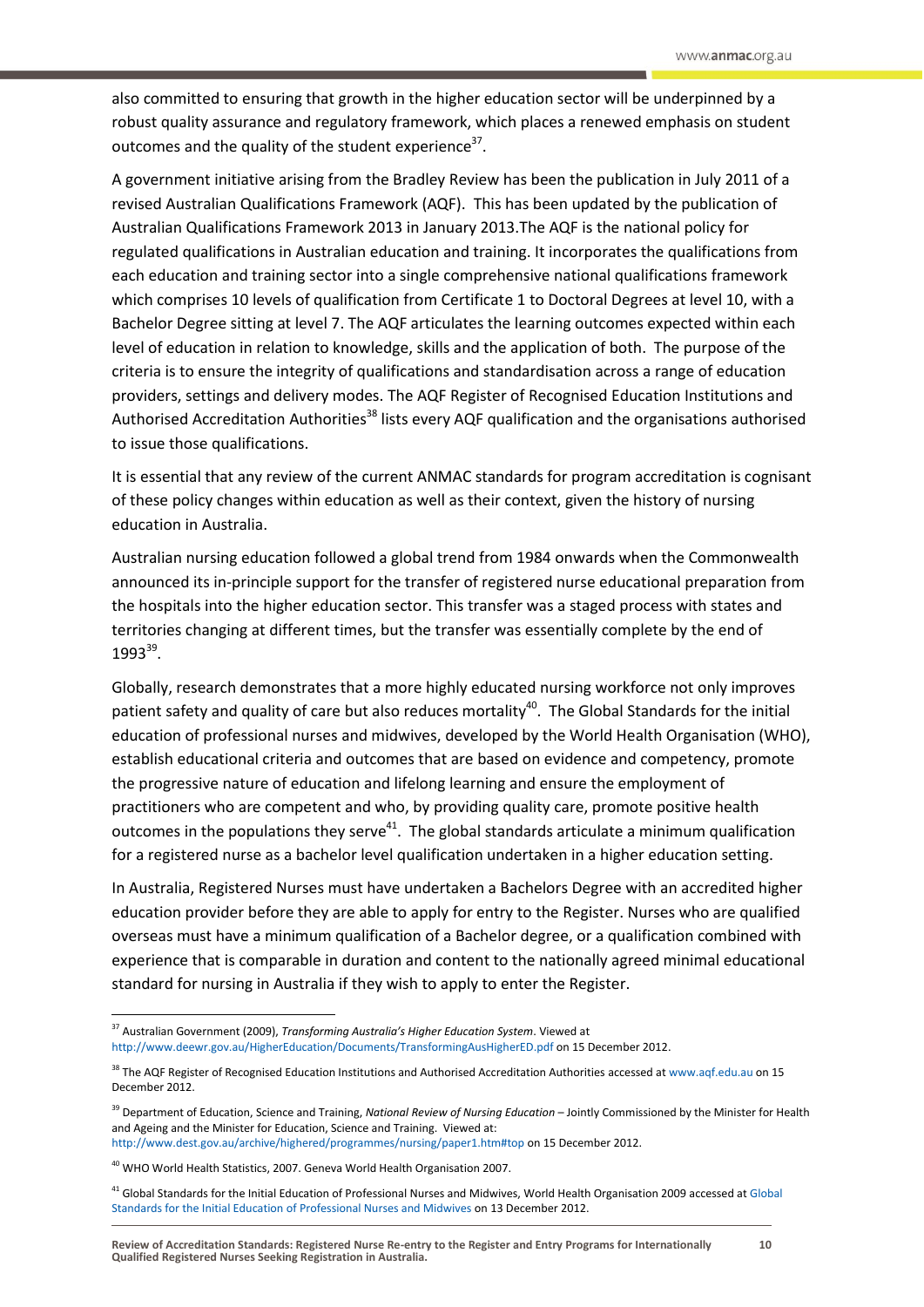Currently in Australia RN Re-entry and EPIQ –RN programs are provided in a number of settings across the education and training sector – higher education, Vocational Education and Training (VET) as Registered Training Organisations (RTO); and in the private and public sectors. Given this diversity it is vital to ensure that the Accreditation Standards are comprehensive, evidence based, founded in best practice and articulate attainment of a level of professional competency to assure the community that accredited programs of study will graduate students who meet or exceed the relevant National Competency Standards to practice in the contemporary Australian environment.

There is currently variance in the qualification awarded to graduates of RN re-entry programs ranging from a non-qualification award, a certificate of attainment to the award of a Bachelor of Nursing. A number of the VET sector "bridging" and health service delivered programs are nonaward – providing graduates with certification to provide to the NMBA as evidence for registration. These programs are generally around 480 hours, combining theory and clinical practice experience many with the option of early exit after 240 hours for re-entry and 280 hours for EPIQ -RN. A small number of universities offer the award Bachelor of Nursing (re-entry). These programs are 12 months in length and available to nurses who have been previously been registered regardless of initial qualification.

The length and content of these programs is consistent with RN re-entry programs and EPIQ- RN offered in other developed countries. In the United States and Canada there is a further requirement for nurses to pass a theoretical exam prior to being granted registration.

The award of a qualification on successful completion of a program of study leading to re-entry to the register or EPIQ-RN requires careful consideration. The objective of these courses is to graduate nurses who meet the entry level standard to practice as a registered nurse, while recognising that these students bring a spectrum of knowledge and experiences. In Australia, a qualification cannot be awarded twice for the same course of study. For those wishing to re-enter the Australian Register and who are required by the NMBA to undertake a program of study, the question arises as to whether a further qualification should be offered upon successful completion? If so, then at what level should this qualification be awarded?

# <span id="page-13-0"></span>**7. Consultation Process**

Following the decision to review the Accreditation Standards, an Expert Advisory Group was established by the ANMAC Board comprising the following people:

- ANMAC Board Member Professor Robert Meyenn (Chair Expert Advisory Group)
- Chair of ANMAC Board– Professor Jill White
- ANMAC Board Member Ms Joanna Holt
- ANMAC Board Member Adjunct Associate Professor Fiona Stoker
- Commonwealth Chief Nurse and Midwifery Officer Dr Rosemary Bryant
- Chair of Nursing (Mental Health Nursing) Flinders University Professor Eimear Muir-Cochrane
- Monash University School of Nursing and Midwifery -Professor Wendy Cross
- Assistant Federal Secretary, Australian Nursing Federation Ms Yvonne Chaperon
- Chief Executive Officer ANMAC Ms Amanda Adrian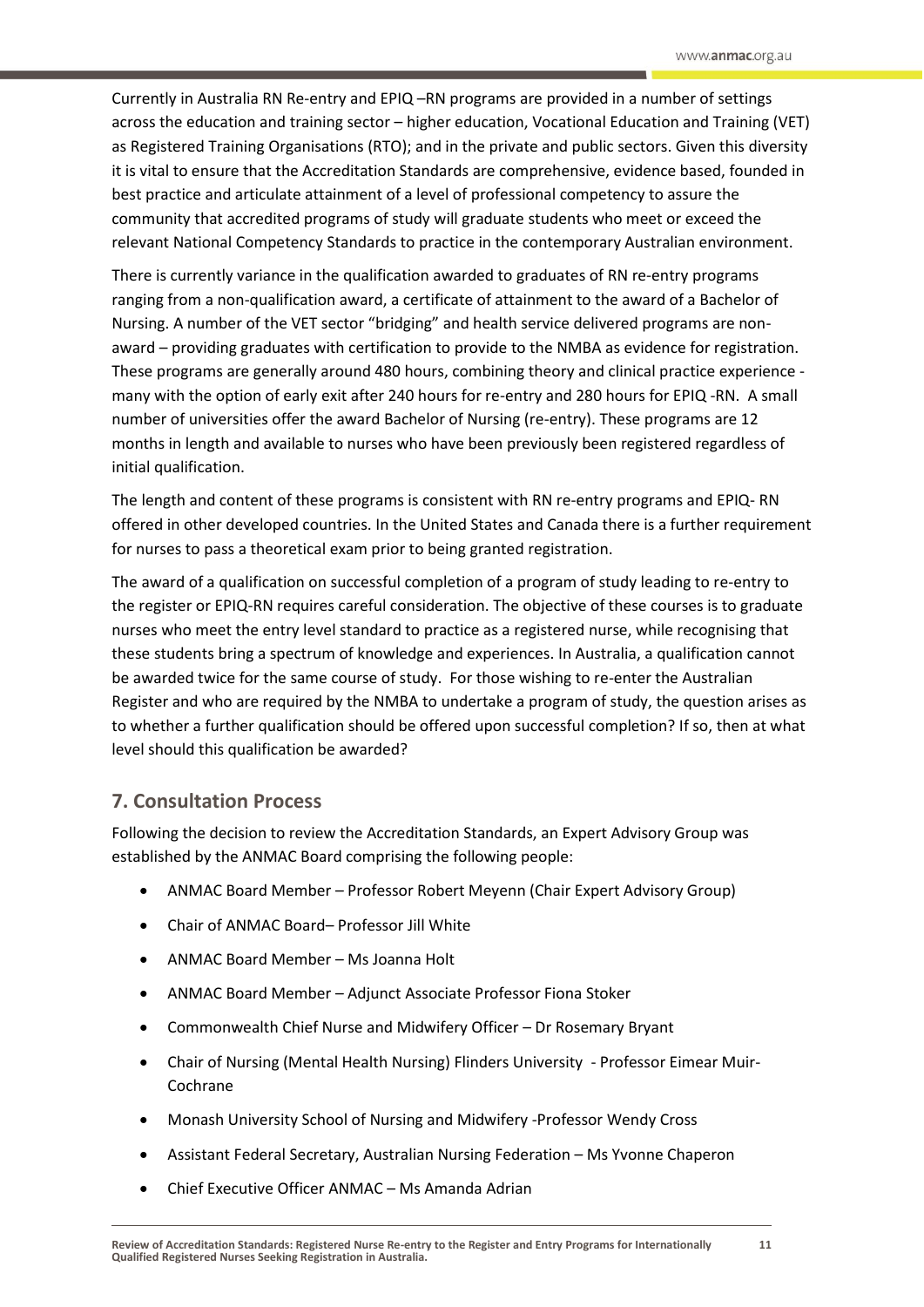- Director of Accreditation Services ANMAC Ms Donna Mowbray
- Accreditation Manager ANMAC Ms Melissa Cooper
- Accreditation Manager ANMAC Dr Susan Bragg
- Project Officer ANMAC Ms Kate Jackson

The Expert Advisory Group developed a schedule for the review and development of the accreditation standards at its first meeting on 15 October 2012. Key stakeholders were identified for the purposes of participation in the process of consultation. These can be found at Appendix A.

The Consultation Paper has been developed by the Expert Advisory Group and will be distributed to all identified stakeholders and placed on the ANMAC website. The consultation process will include a number of methods for stakeholders to input into the process of review of the accreditation standards.

Two rounds of iterative consultation forums are planned:

Round 1:

 Three consultation forums held in different states: Melbourne – 24 April 2013, Perth 30 April 2013 and Brisbane 7 May 2013.

#### Round 2:

"Hub" consultation forum: Sydney 4 July 2013.

Feedback from the first round of consultation will inform the development of a draft set of Accreditation Standards which will be circulated to stakeholders for comment and be the subject of consultation at the second "Hub" forum to be held in Sydney. Stakeholders will also be offered the opportunity to provide feedback in writing.

Alternatively, feedback can be sent via a dedicated email address:

#### [standardsreview@anmac.org.au](mailto:standardsreview@anmac.org.au)

.Other interested parties are welcome to contribute their views during the course of the review. The ANMAC website will be updated to reflect the stages of the review.

### <span id="page-14-0"></span>**8. Objectives of the Review**

This review of the accreditation standards will be conducted in consultation with all key stakeholders with the aim of developing consensus on a revised set of Standards that:

- Align with the recently revised ANMAC Registered Nurse Accreditation Standards (2012).
- Are contemporary and consistent with emerging research, policy and relevant industry guidance.
- Ensure the possession of the required range of competencies while ensuring their sustainability in practice.
- Are underpinned by the ANMAC protocol and principles for accreditation standards.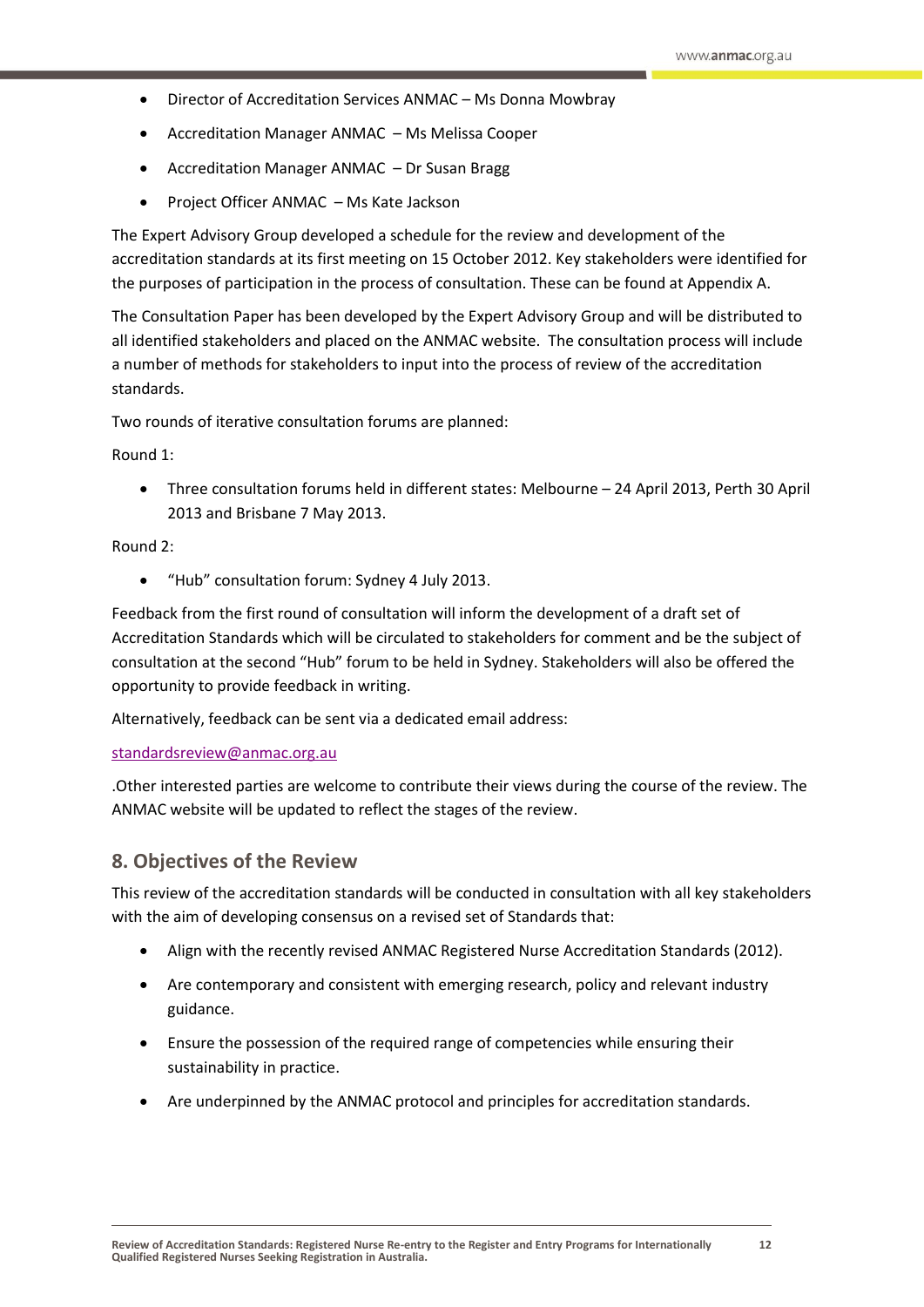# <span id="page-15-0"></span>**9. Key Aspects of the Accreditation Standards Requiring Consideration by Stakeholders**

The process of reviewing and developing the accreditation standards will require a number of iterative steps to ensure that the final outcome is one which is well supported and robust. It will be critical to assess whether the accreditation standards are complete and with sufficient evidence to cover all the domains necessary to assure the NMBA, and the community, that a graduate of an accredited RN re- entry-to-practice program or EPIQ-RN is fit to be registered and can practice in a safe and competent manner. Each of the current accreditation standards and accompanying criteria must also be assessed for correctness to ensure their continued validity given the rapidly moving health and education environment in Australia. It will be necessary to assess the rigour of each accreditation standard and its accompanying criteria to ensure that the expectation of education providers is neither too high nor too low. Finally, it will be necessary to ensure the standards align with the Registered Nurse Accreditation Standards (2012) to facilitate consistency.

While the standards for these two categories of nurses seeking to register or re-register are not necessarily identical there are certain synergies in the requirements that programs providing for these graduates must address. A clear focus on contemporary practice in the Australian context including suitable content on the health issues specific to Aboriginal and Torres Strait Islander peoples must be a primary focus.

Identified areas of challenge for registered nurses either re-entering the profession after a period of time away from practice or a program of study that leads to an internationally qualified nurse meeting the NMBA requirements for registration include, inter alia:

- Provision of comprehensive nursing care in contemporary health care settings in Australia with a focus on the National Health Priorities.
- Fostering the development of critical reasoning and reflection, conceptualisation, innovative thinking and the ability to transfer skills and knowledge to new and novel situations.
- Communicating with influence in the setting of contemporary Australian practice.
- Development of a deep understanding of the history, health and culture of Aboriginal and Torres Strait Islander peoples.
- Delivery of safe cultural practice.
- Use of a range of information technologies.
- Knowledge of the Australian social, cultural, political and economic context in which health services operate and where graduates are employed.
- Development of the skills for independent study and a commitment to lifelong learning and encourage graduates to take responsibility for the development of nursing as a discipline and profession.

There are additional challenges that face international nurses in the transition to safe and professionally fulfilling practice in Australia including communication in the Australian healthcare context and autonomous practice for nurses whose cultural and professional experience may be undertaken in a more hierarchical model.

**13**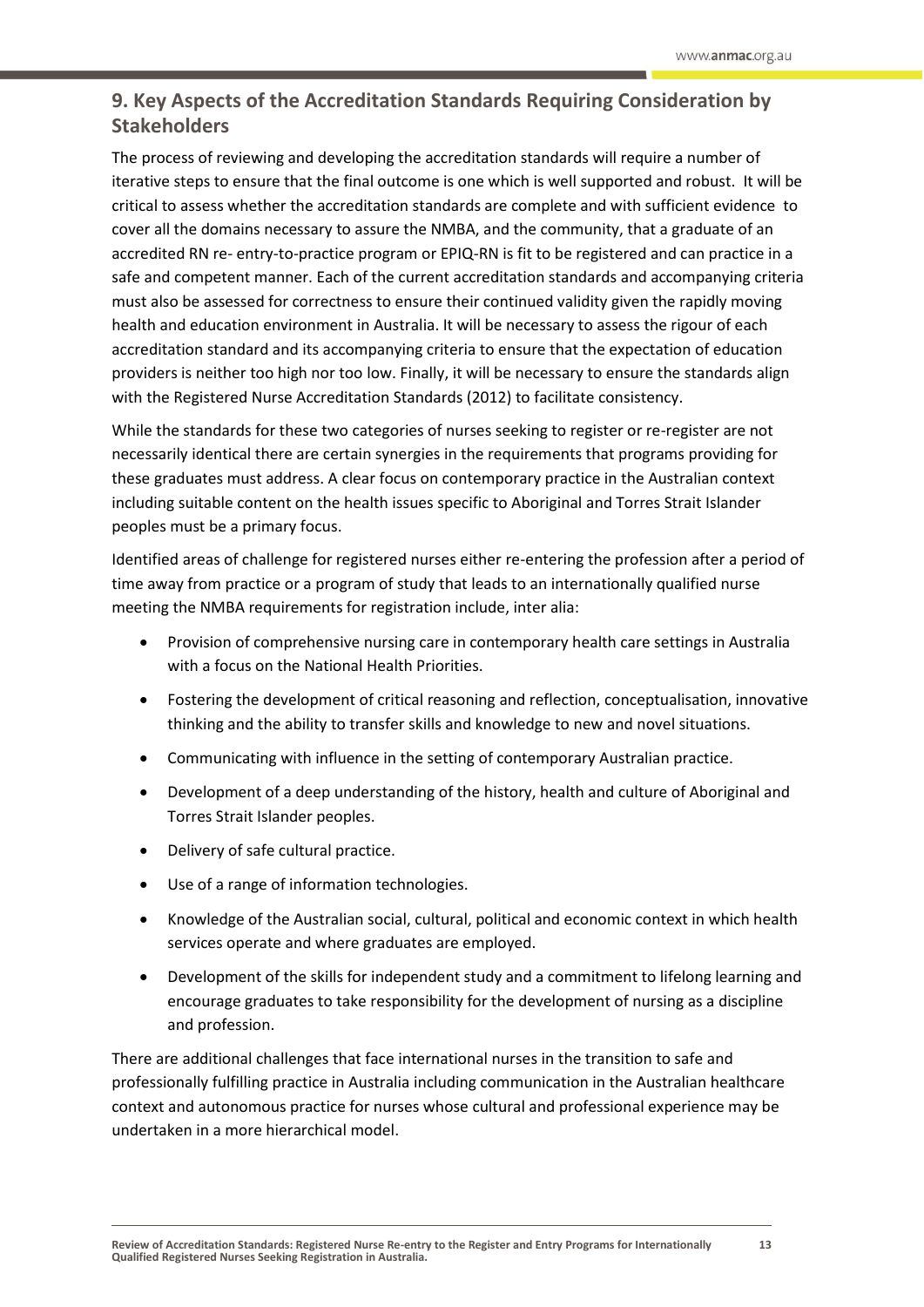#### <span id="page-16-0"></span>**QUESTIONS REQUIRING RESPONSES**

The following questions have been formulated by the Expert Advisory Group to focus discussion and encourage debate. Feedback is welcomed and can be given in writing in response to this Consultation Paper or via an electronic survey where the questions below have been reproduced for ease of stakeholder contribution to the consultation process. The survey can be accessed via:

### <https://www.surveymonkey.com/s/SNMWNX3>

Responses to the questions would be appreciated by close of business 19 April 2013 in preparation for the first Consultative Forum/s on 24 April 2013.

The objective of the RN Re-entry and EPIQ-RN programs is to ensure graduates are able to meet the NMBA approved competencies to practice in the context of the current Australian health environment; therefore it is reasonable that the standards must articulate at a minimum, the desired competency outcomes of the entry level graduate programs. The Registered Nurse Re-entry Accreditation Standards (RTR - RN) and the Standards for Entry Programs for Internationally Qualified Registered Nurses (EPIQ-RN) have previously been considered as separate Standards.

While the standards for these two categories of nurses seeking to register or re-register may not necessarily be identical there are certain similarities in the requirements that programs providing for these graduates must address. There must be a clear focus on contemporary practice and socialisation in the Australian context and demonstration of workplace competence with the added requirement for ensuring safe effective communication in the health care context for internationally qualified nurses.

- 1. Do you believe that a single core set of Standards could be used to accredit both these programs of study or two quite discrete sets of Standards - one for each program?
	- a. Single core set of Standards to address both programs
	- b. A discrete set of Standards for each program
	- c. Other options?
- 2. What content should be included in these programs as a minimum to ensure graduates have a sound understanding of the context of Australian health care systems, scope of practice, nursing inquiry and critical thinking, professional expectation, cultural awareness, language and communication skills and nursing informatics? ANSWER IN FREE TEXT

In Australia, assessment of competence programs are designed for Australian registered nurses who have not practiced within the profession for a period of more than five years but not exceeding ten years and wish to update their nursing practice, skills, knowledge and competency in order to return to the workforce. These programs are also an NMBA approved pathway for internationally qualified nurses to achieve the level of competency and skills required for registration as a nurse by the NMBA<sup>42</sup>. These programs are very often run conjointly.

3. An assessment of competence (or 'challenge test') may need to be undertaken by every applicant to ascertain the behaviours, knowledge and skills that they possess in relation to the National Competency Standards. What type of education provider should be accredited/approved to undertake this assessment?

<sup>&</sup>lt;sup>42</sup> The NMBA Re-entry to Practice Policy accessed at NMBA Re- [entry to Practice policy](http://www.google.com.au/url?sa=t&rct=j&q=nmba%20re%20entry%20to%20practice%20policy&source=web&cd=1&cad=rja&ved=0CC8QFjAA&url=http%3A%2F%2Fwww.nursingmidwiferyboard.gov.au%2Fdocuments%2Fdefault.aspx%3Frecord%3DWD12%252F7698%26dbid%3DAP%26chksum%3D4MTWJHf296MwMS0twYdxkA%253D%253D&ei=XfJbUffMNqG1iQfttYCAAQ&usg=AFQjCNEgobmXPZrCx0SJvqQYsELBl1d0ng) on 24 January 2013.

**Review of Accreditation Standards: Registered Nurse Re-entry to the Register and Entry Programs for Internationally Qualified Registered Nurses Seeking Registration in Australia.**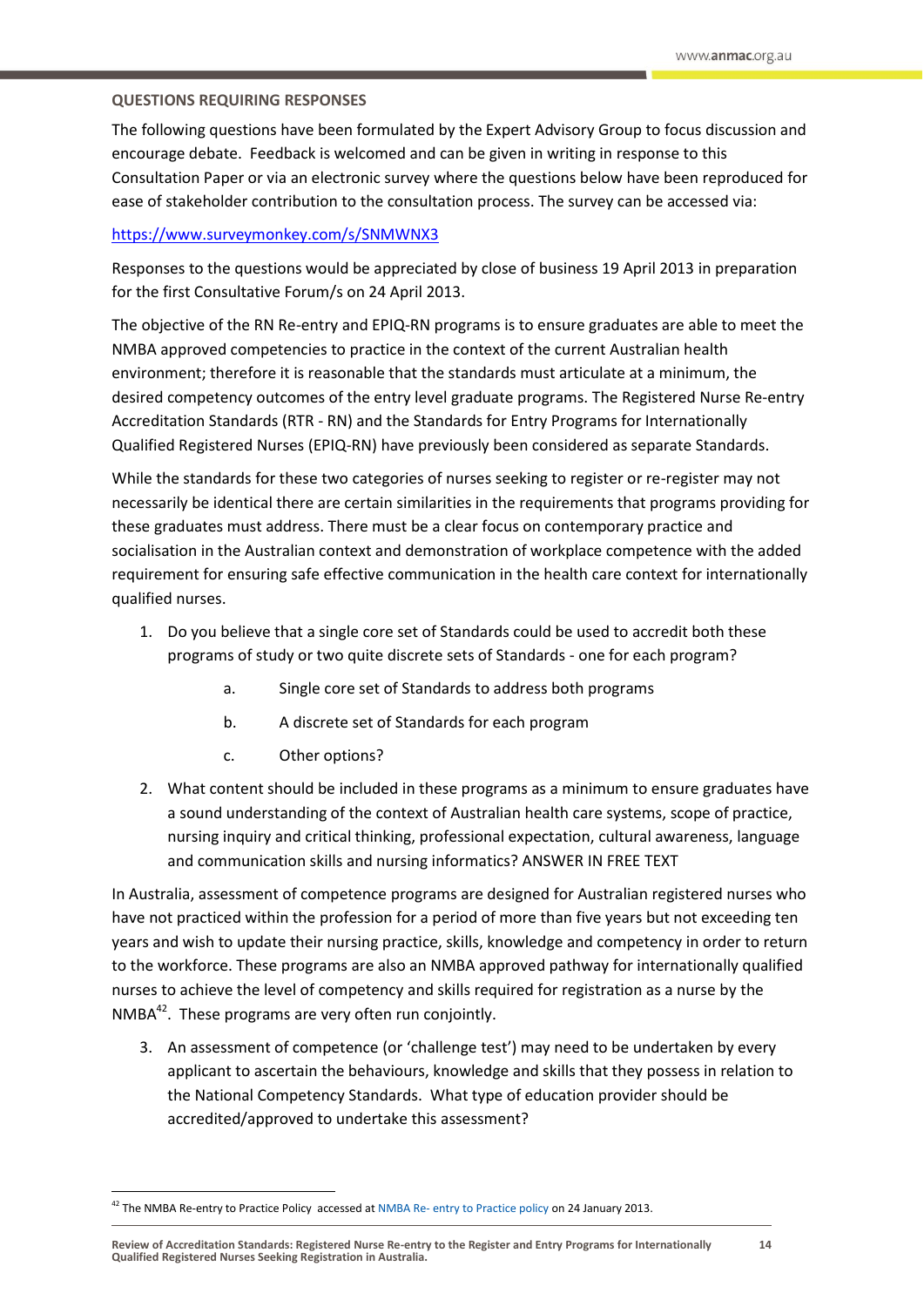- a. Only those already providing an accredited Bachelor of Nursing program of study?
- b. Any Higher Education Provider registered with Tertiary Education Quality and Standards Agency (TEQSA) regardless of whether they are currently approved to deliver a BN program of study?
- c. Any Vocational Education and Training (VET) provider who is registered with the Australian Skills Quality Authority (ASQA)?
- d. Any Registered Training Organisation?
- e. Other options e.g. heath services?
- 4. Once the assessment of competence is conducted, should the applicant :
	- a. Have a customised education program developed? Yes/No? Comment:
	- b. Be given credit for units within a standard program of study where they have proven their competence? Yes/No? Comment:
	- c. Be permitted to directly apply for registration if they successfully pass all competencies? Yes/No? Comment:
- 5. Should a similar assessment of competence be conducted on successful completion of the program, with successful applicants only able to apply for Registration?
	- a. Yes
	- b. No

The length of these programs varies from 480 hours for a non award "bridging" program to a 12 month higher education program. Many of these programs have the option of early exit after 240 hours for RTR - RN and 280 hours for EPIQ -RN.

- 6. What is the minimum length required for a program of study to ensure graduates meet the competency standards? ANSWER IN WEEKS
- 7. Should there be a maximum number of professional placement hours offered to those applicants who are not assessed meeting the National Competency Standards?
	- a. If yes, how many hours?
	- b. No?
- 8. It is acknowledged that exposure to a diverse range of professional placement settings is difficult to achieve with limited hours for RTR - RN and EPIQ - RN programs however, is it important that applicants undertake placement in a prescribed number of different settings, such as medical, surgical etc?
	- a. Yes important, list the number and types of settings that applicants should undertake?
	- b. Less important?
- 9. Should those wishing to re-enter onto the Australian Register be provided with a qualification upon successful completion of the relevant RTR - RN program?
	- a. Yes, If so what AQF level should that qualification be? (e.g. AQF level 8)
	- b. No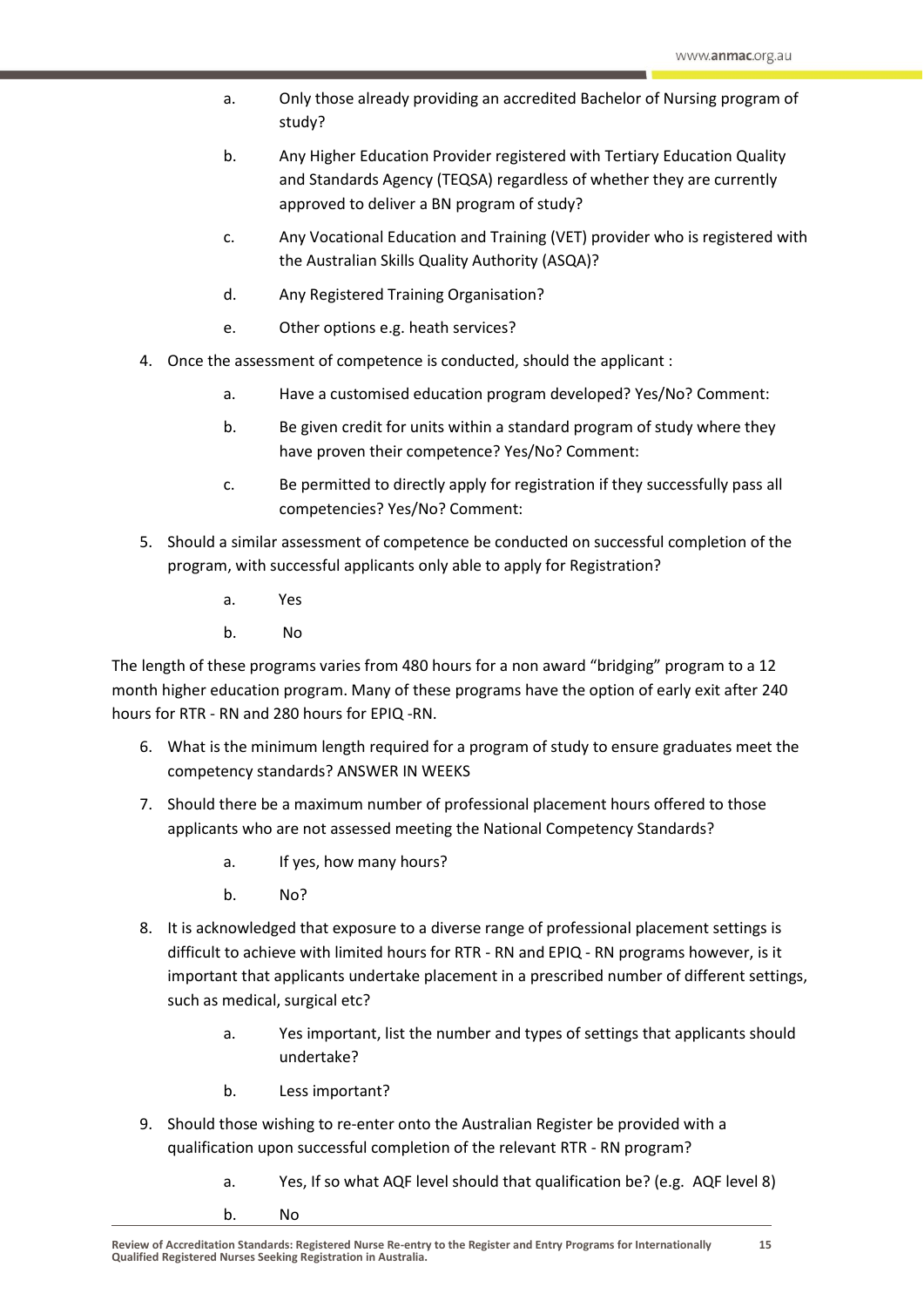### c. Other options?

- 10. For internationally qualified nurses who are registered in another country and are required by the NMBA to undertake a program of study, should a qualification be offered upon successful completion of an accredited program of study in Australia?
	- a. Yes, If so what AQF level should that qualification be? (e.g. AQF Level 8)
	- b. No
	- c. Other options?
- 11. Are there any other questions or issues that have not been raised in the above questions?

### <span id="page-18-0"></span>**10. Conc**l**usion**

The aim of this review of the Australian Nursing and Midwifery Council Registered Nurse Re-entry and EPIQ –RN Standards and Criteria is to update the accreditation standards in light of the move to the National Registration and Accreditation Scheme and recent changes in higher education and health policy. The consultation process is critical to ensuring that the revised Accreditation Standards are consistent, contemporary, comprehensive, clearly articulated and respected by the profession and relevant education providers. It will be conducted in an open and transparent manner with many opportunities and channels for interested stakeholders to provide feedback and participate in discussion.

The ANMAC Board will oversee the process of review which will be coordinated by the Board appointed Expert Advisory Group and led by ANMAC's Director of Accreditation - Ms Donna Mowbray. The review is expected to be completed by August 2013 with the intention of providing an updated set of accreditation standards, acceptable to the professions and relevant education providers, for the approval of the Nursing and Midwifery Board Australia in September 2013.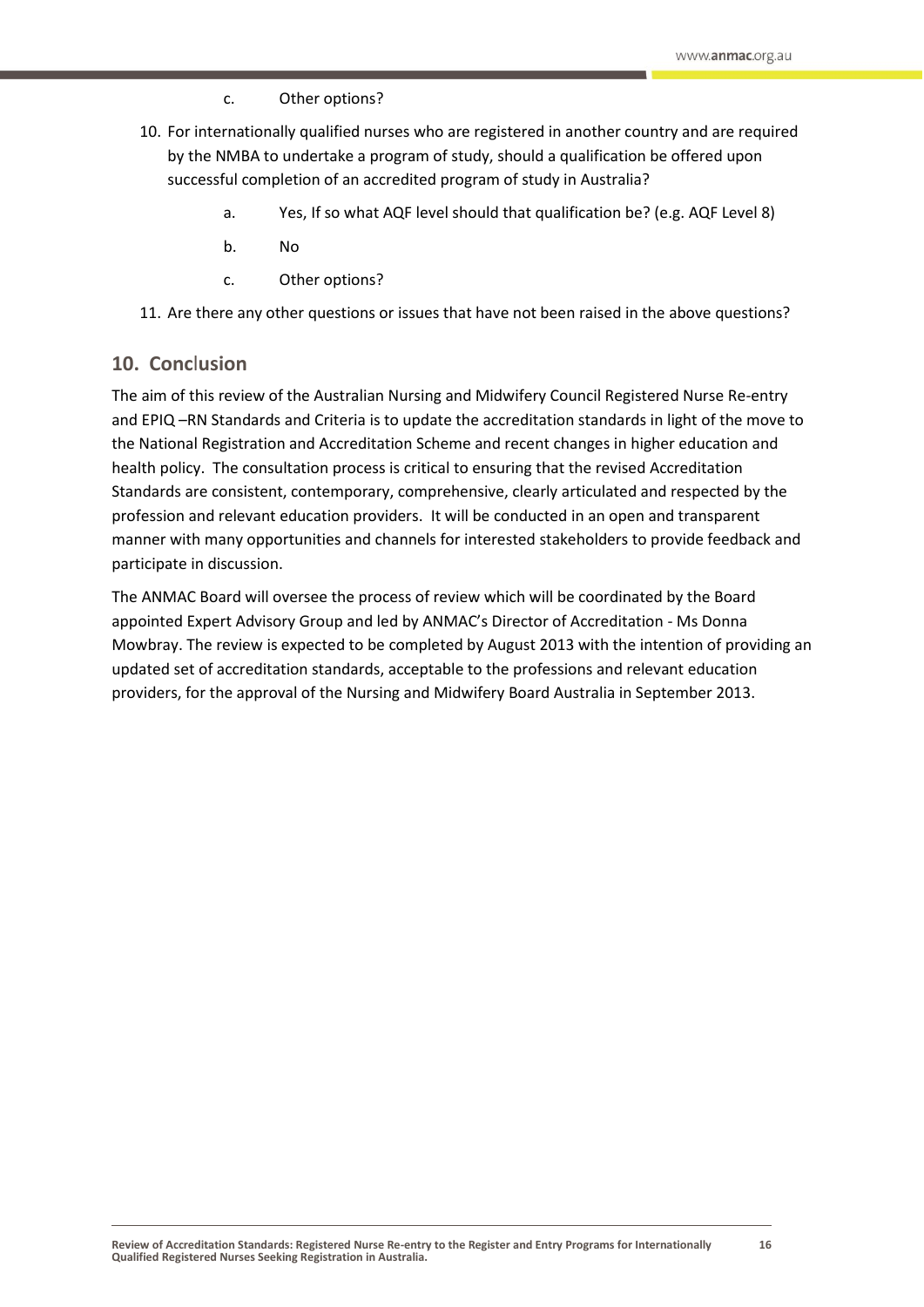### <span id="page-19-0"></span>**Glossary and Abbreviations**

- **AHPRA** the Australian Health Practitioner Regulation Agency (AHPRA) is the organisation responsible for the implementation of the National Registration and Accreditation Scheme across Australia. AHPRA supports the National Health Practitioner Boards in implementing the National Registration and Accreditation Scheme.
- **ANMAC** the Australian Nursing and Midwifery Accreditation Council is the independent accrediting authority for Nursing and Midwifery under the National Registration and Accreditation Scheme. ANMAC sets standards for accreditation and accredits nursing and midwifery programs and providers.
- **ANMC** the Australian Nursing and Midwifery Council was the peak national body responsible for the facilitation of a national approach to nursing and midwifery regulation prior to the introduction of the National Registration and Accreditation Scheme in 2010. The ANMC worked with the state and territory Nursing and Midwifery Regulation Authorities in evolving standards for statutory nursing and midwifery regulation, the development of national competency standards and codes of conduct and ethics for nurses and midwives.
- **AQF** the Australian Qualifications Framework is the national policy for regulated qualifications in Australian education and training. It incorporates the qualifications from each education and training sector into a single comprehensive national qualifications framework.
- **AUQA** Australian Universities Quality Agency has been subsumed by the newly established Tertiary Education Quality and Standards Agency.
- **COAG** Council of Australian Governments is the peak intergovernmental forum in Australia, comprising the prime minister, state premiers, territory chief ministers and the president of the Australian Local Government Association.
- **Education provider** is a university or other higher education institution, or a recognised training organisation (RTO) that is responsible for a program the graduates of which are eligible to apply for nursing or midwifery registration or endorsement.
- **EPIQ** Entry program for internationally qualified nurses seeing initial registration in Australia
- **Health Practitioner Regulation** (Administrative Arrangements) National Law Act 2008 administrative arrangements established under the first stage of the National Registration and Accreditation Scheme for the Health Professions (Act A).
- **Health Practitioner Regulation National Law Act 2009, or the National Law.** The National Law is contained in the Schedule to the Act. This second stage legislation provides for the full operation of the National Registration and Accreditation Scheme for the Health Professions from 1 July 2010 and covers the more substantial elements of the national scheme, including registration arrangements, accreditation arrangements, complaints, conduct, health and performance arrangements, and privacy and information-sharing arrangements. The purpose of the National Law is to protect the public by establishing a national scheme for the regulation of health practitioners and students undertaking programs of study leading to registration as a health practitioner.

**17**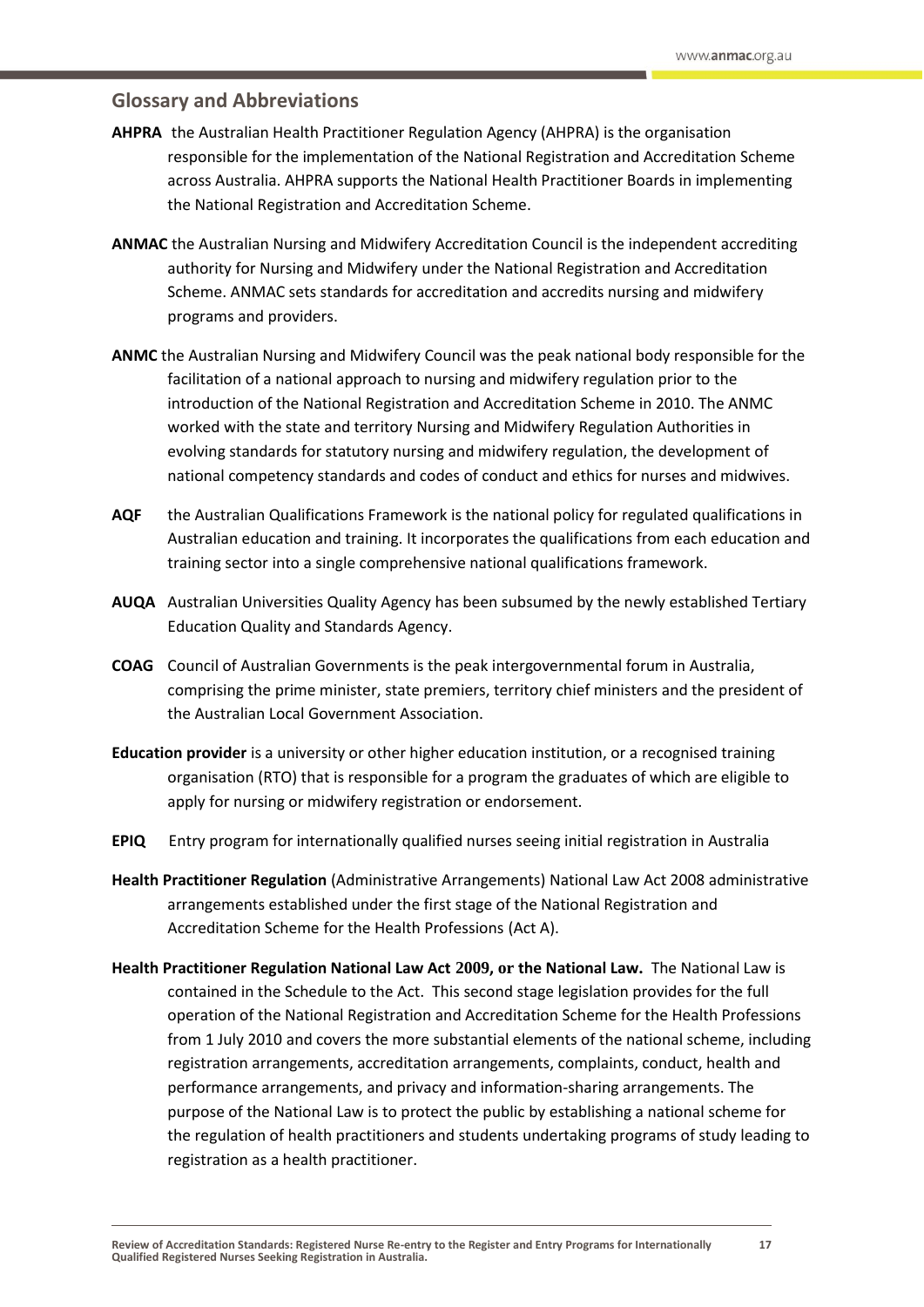- **HWA** Health Workforce Australia is an initiative of the Council of Australian Governments. It was established to meet the future challenges of providing a health workforce that responds to the needs of the Australian Community.
- **NMBA** Nursing and Midwifery Board of Australia works in partnership with AHPRA to protect the public and guide the professions of Nursing and Midwifery. The functions of the NMBA include registering nursing and midwifery practitioners and students; developing standards, codes and guidelines for the nursing and midwifery professions; handling notifications, complaints, investigations and disciplinary hearings; assessing overseas trained practitioners who wish to practice in Australia; and approving accreditation standards and accredited programs of study.
- **NRAS** National Registration and Accreditation Scheme
- **Program** is the full program of study and experiences that are required to be undertaken before a qualification, recognised under the Australian Qualifications Framework (AQF), such as a Bachelor of Nursing can be awarded to a graduate who successfully completes the program.
- **TEQSA** the Tertiary Education Quality and Standards Agency which was established in July 2011 to regulate and assure the quality of Australia's large, diverse and complex higher education sector. From January 2012 the Tertiary Education Quality and Standards Agency will register and evaluate the performance of higher education providers against the new Higher Education Standards Framework. TEQSA will undertake both compliance assessments and quality assessments.